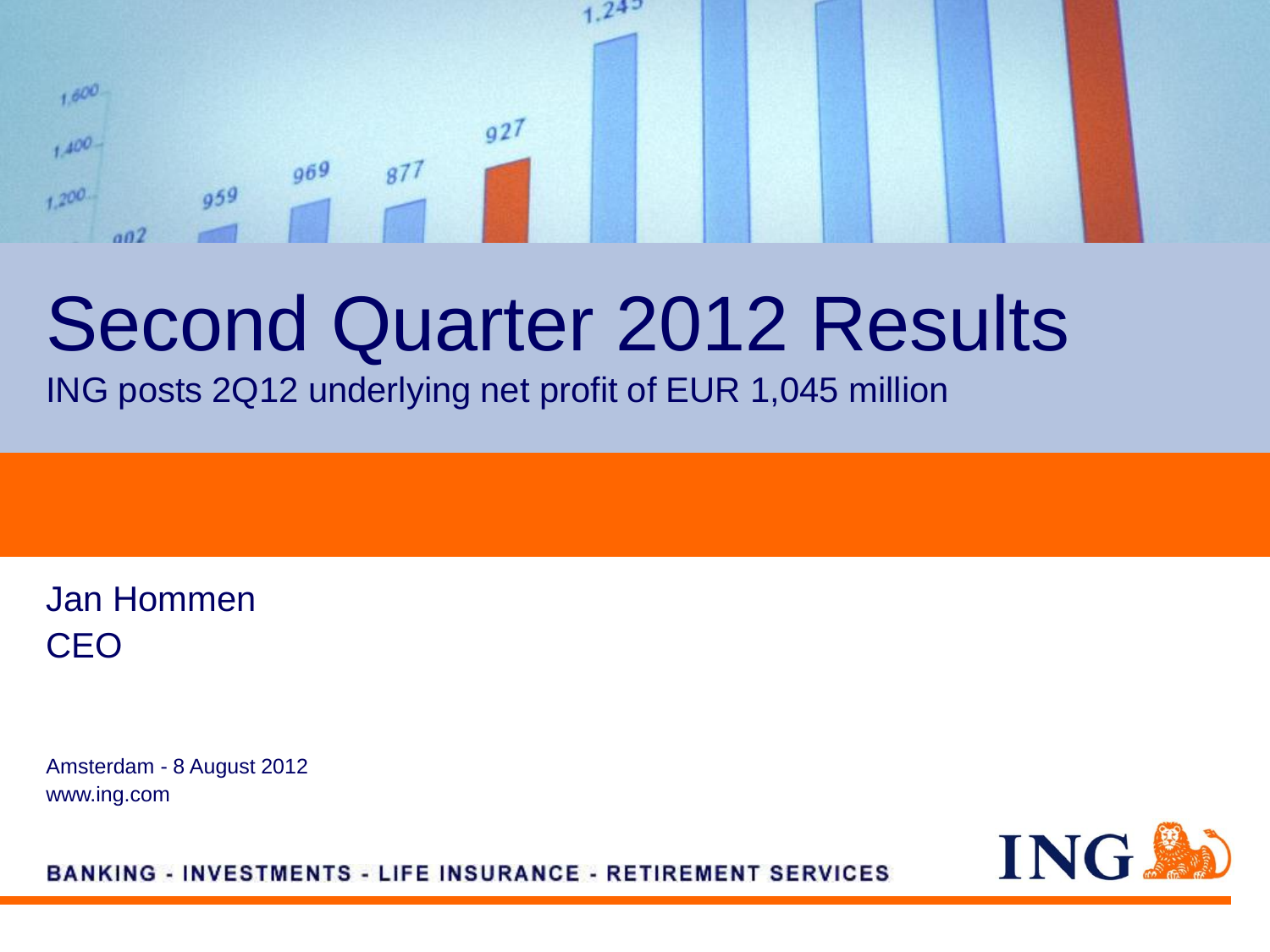### Key points

- ING is maintaining strong momentum on restructuring
- ING Bank is making good progress on balance sheet integration, and ING accelerated de-risking efforts given deterioration in the eurozone in 2Q12
- ING Group posted an underlying net profit of EUR 1,045 mln in a challenging economic environment
- ING Bank posted robust 2Q12 results despite losses from proactive de-risking, pressure on the NIM and elevated risk costs, with underlying profit before tax of EUR 995 mln
- Insurance operating results improved from 1Q12 to EUR 304 mln. Underlying results before tax were EUR 229 mln including hedge gains in US VA and the negative change in the provision for separate account pension contracts in the **Benelux**

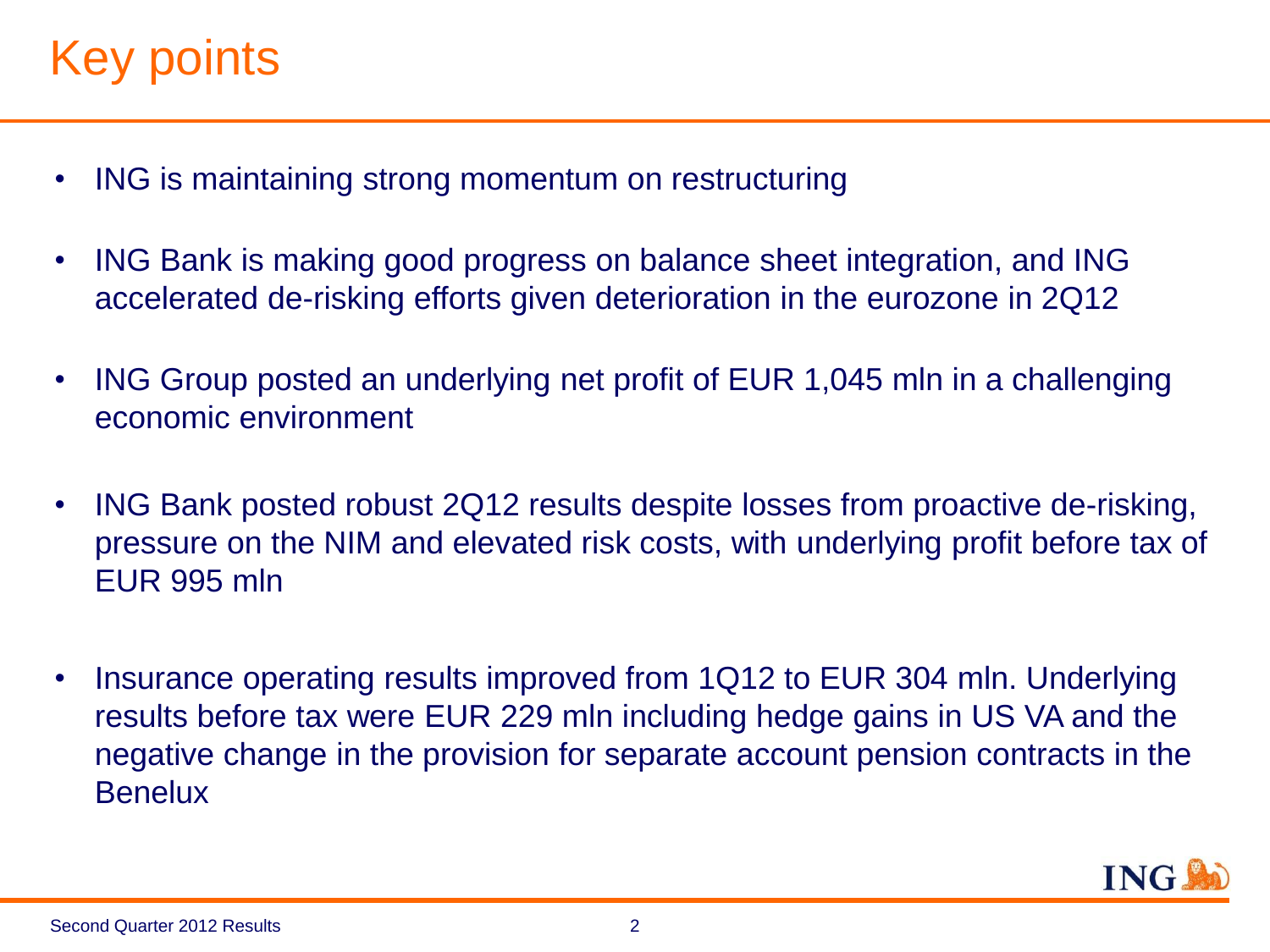### ING is maintaining momentum in restructuring



#### **ING and the Dutch State are in discussions with the EC**

- Together with the Dutch State, we are discussing adjustments to the restructuring plans with the European Commission, and discussions will resume after the summer recess
- In the meantime, in order to safeguard its legal rights, ING filed an appeal with EU General Court against the EC decision of 11 May 2012 which reinstated the 2009 restructuring plan
- ING remains committed to repay the Dutch State as soon as possible, while maintaining strong capital ratios given the uncertain economic outlook

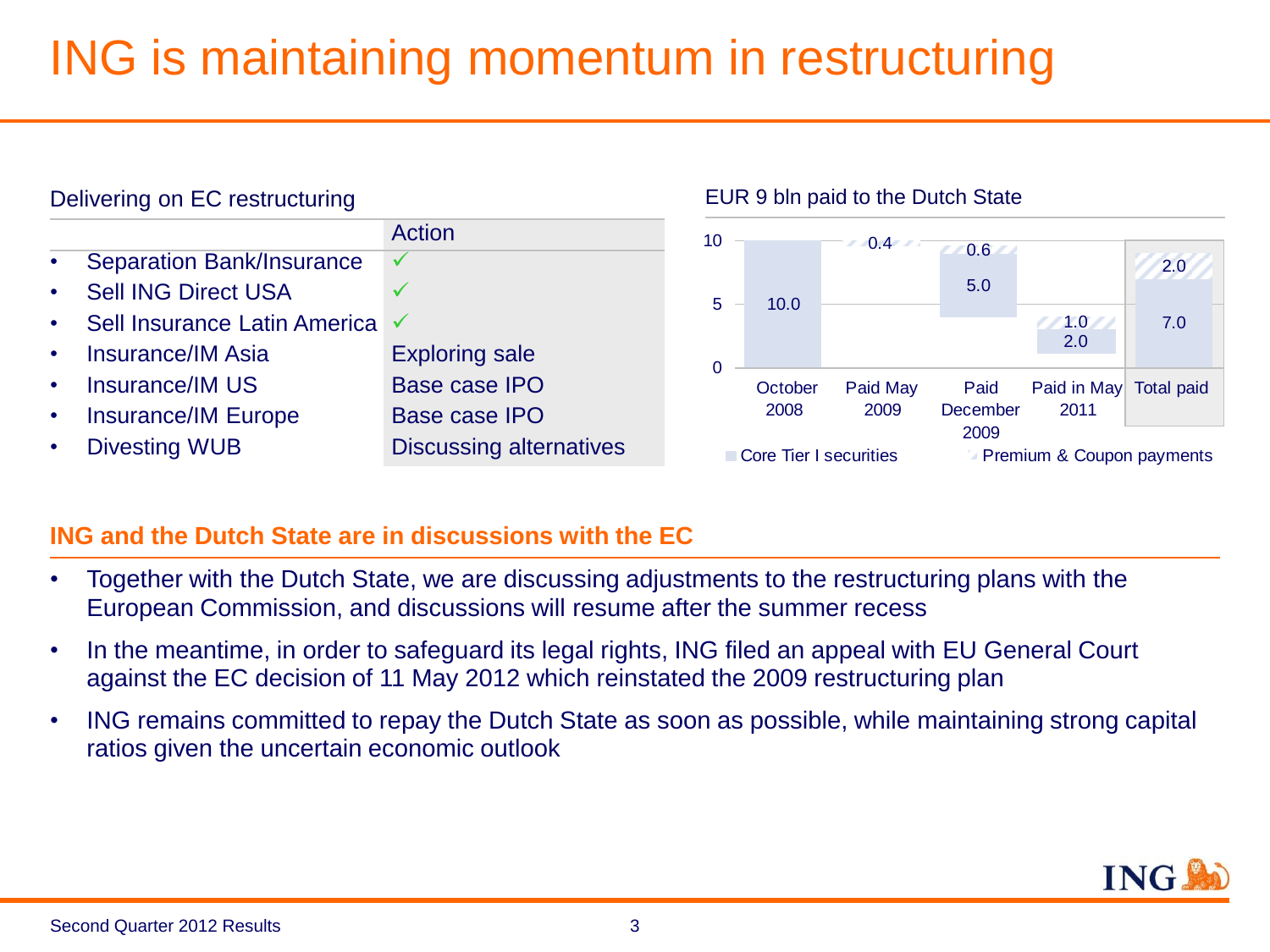### Divestment of Asian Insurance & IM on track

- The sales process for the Asian Insurance/IM businesses is on track and they are now classified as Held For Sale/Discontinued Operations under IFRS
- Interest received for all units and divestment may take place through multiple transactions

#### **Continued strong performance**

| Pre-tax results (in EUR mln)  |      |               |       |
|-------------------------------|------|---------------|-------|
|                               |      |               |       |
|                               | 2Q12 | 2Q11          | 1Q12  |
| <b>Insurance Asia/Pacific</b> | 160  | 135           | 248   |
| <b>Corporate Line Asia</b>    | 5    | 62            | $-33$ |
| <b>IIM Asia</b>               | $-2$ | $\mathcal{P}$ | 1     |
|                               |      |               |       |
|                               |      |               |       |
|                               |      |               |       |
| Total                         | 163  | 199           | 216   |

- Insurance Asia/Pacific posted another solid quarter with pre-tax results rising EUR 25 mln from the prior year
- Results down from a seasonally strong 1Q12 which included EUR 20 mln of non-recurring items

#### **Multiple transactions possible**

| Key Figures - 2Q12 (in EUR bln) |                                 |                           |                                |
|---------------------------------|---------------------------------|---------------------------|--------------------------------|
| Country                         | 2011 Pre-tax<br>$P/L$ (EUR mln) | <b>IFRS Book</b><br>Value | <b>Tangible</b><br><b>Book</b> |
| Japan                           | 263                             | 2.1                       | 2.1                            |
| Korea                           | 243                             | 2.5                       | 2.3                            |
| <b>SE Asia</b>                  | 124                             | 1.5                       | 1.5                            |
| JV's                            | 7                               | 0.3                       | 0.2                            |
| <b>IIM Asia</b>                 | 3                               | 0.2                       | 0.2                            |
| Total                           | 639                             | 6.6                       | 6.4                            |

- Book value reflects YTD currency movements/bond revaluations (EUR 0.4 bln) and net results (EUR 0.3 bln) as well as the full write-off (EUR 180 mln) of goodwill at IIM Korea
- EUR 1.0 bln of additional capital is held in ING Re NL related to internally reinsured VA Japan guarantees

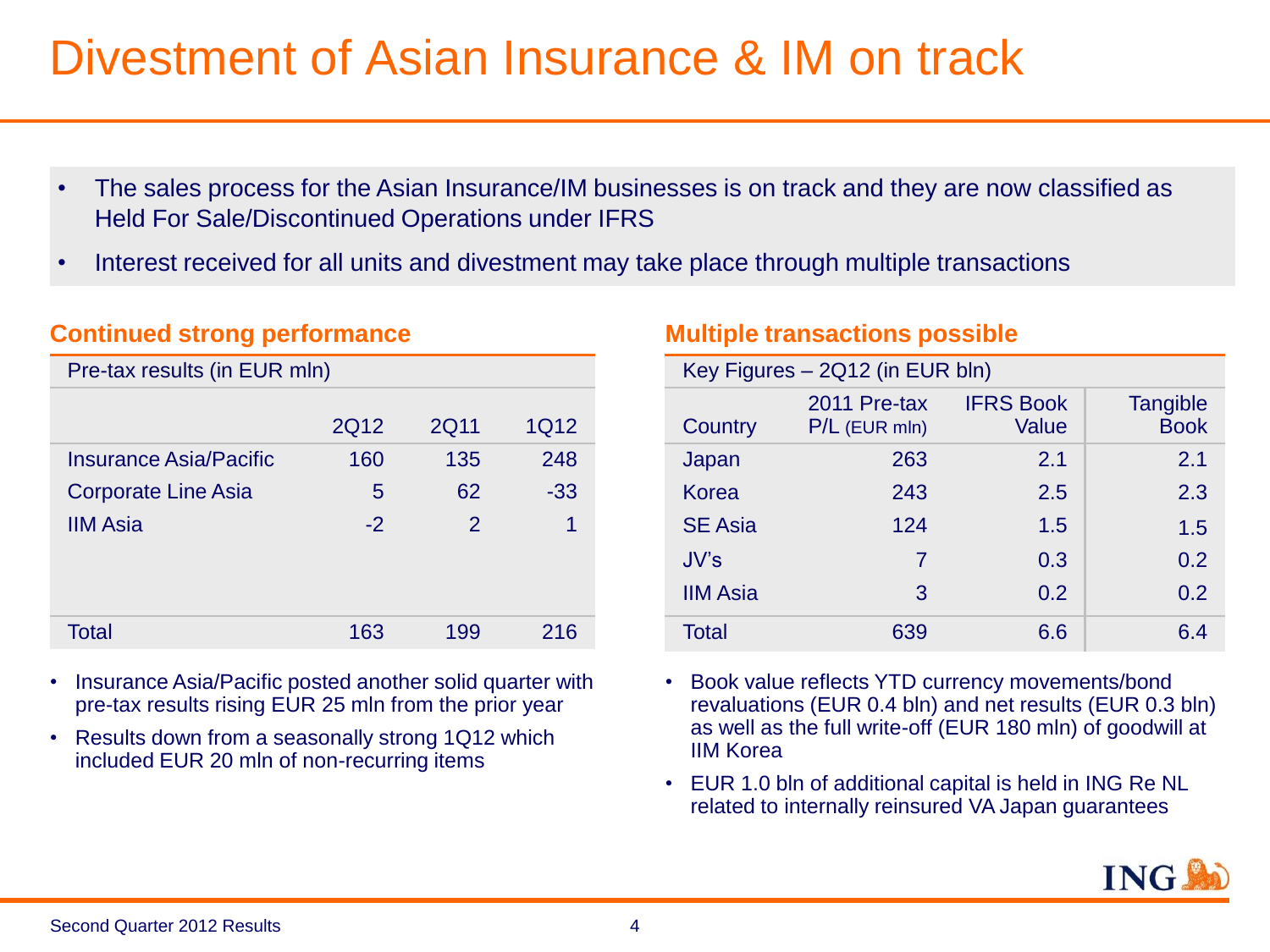### ING US progressing towards planned IPO

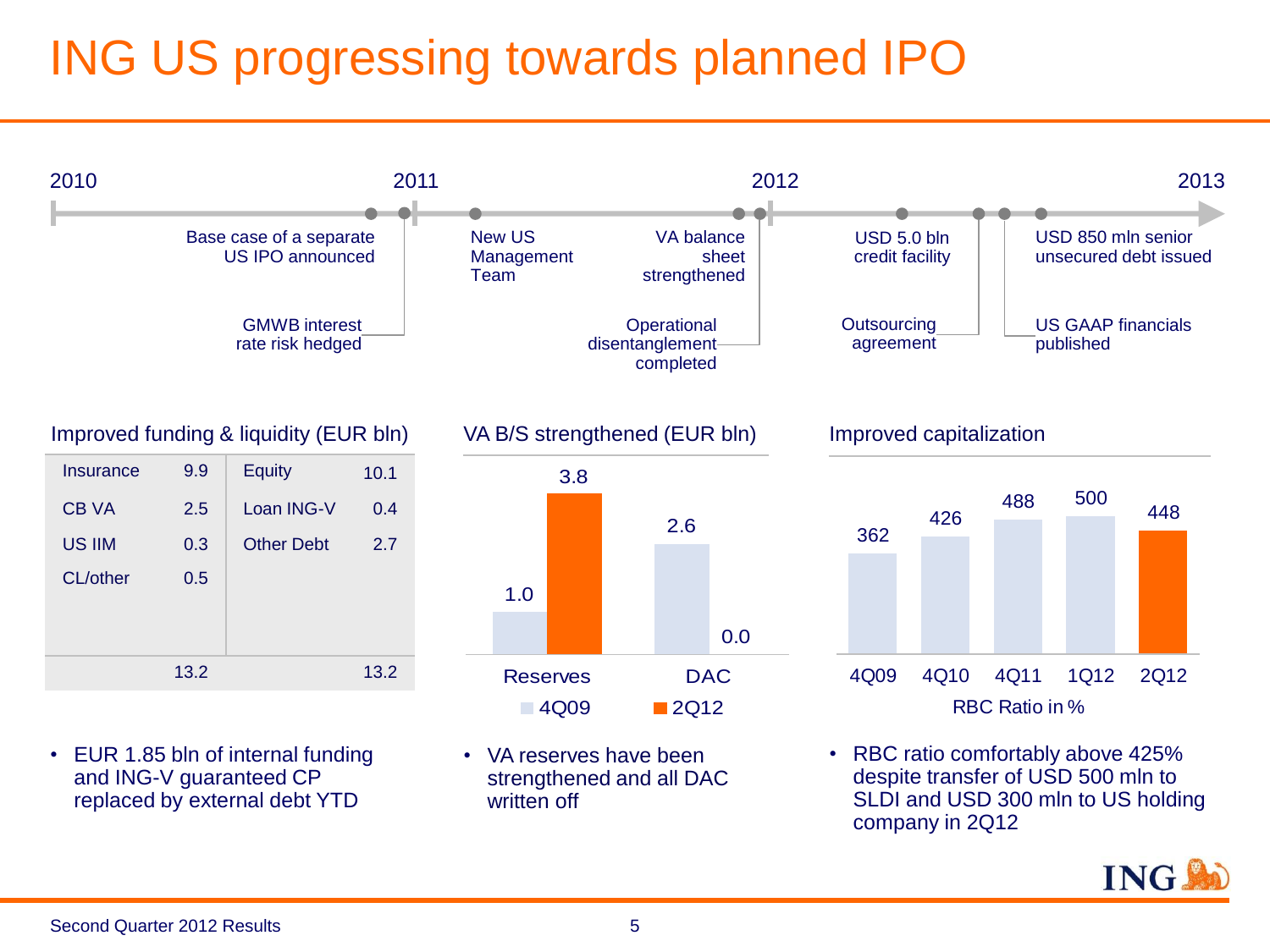### Reviewing options for ING Direct Canada & UK

- As announced on 2 August, ING is reviewing strategic options for ING Direct Canada and ING Direct UK
- ING Direct in Australia, Austria, France, Germany, Italy and Spain are not affected

|                                       | <b>ING SODIRECT</b> | <b>ING CODIRECT</b>                   |         |
|---------------------------------------|---------------------|---------------------------------------|---------|
| Canada                                | save your money®    | A decent way to do banking            |         |
| In EUR bln                            | 30 June             |                                       |         |
| # Customers (31/12/11)                | 1,798K              | UK                                    |         |
| <b>Residential mortgages</b>          | 22.8                | In EUR bln                            | 30 June |
| Other lending                         | 0.3                 | # Customers (31/12/11)                | 1,456K  |
| <b>Funds entrusted</b>                | 23.4                | <b>Residential mortgages</b>          | 6.7     |
| Underlying pre-tax result (FY11; mln) | 110                 | Other lending                         |         |
| <b>Equity</b>                         | 1.4                 | <b>Funds entrusted</b>                | 13.3    |
| <b>Total Assets</b>                   | 32.1                | Underlying pre-tax result (FY11; mln) | $-89$   |
| <b>RWA</b>                            | 4.0                 | <b>RWA</b>                            | 4.1     |

- ING Direct remains a key pillar of the strategy of the bank: strong deposit gathering ability, innovation in distribution, operational excellence, customer centricity
- ING Direct is transforming the ING asset mix to a larger proportion of own originated assets, including an integration with assets from other parts of ING Bank
- At the same time, ING is investing in ING Direct to offer a full range of basic banking products with easy access, fair pricing and low costs

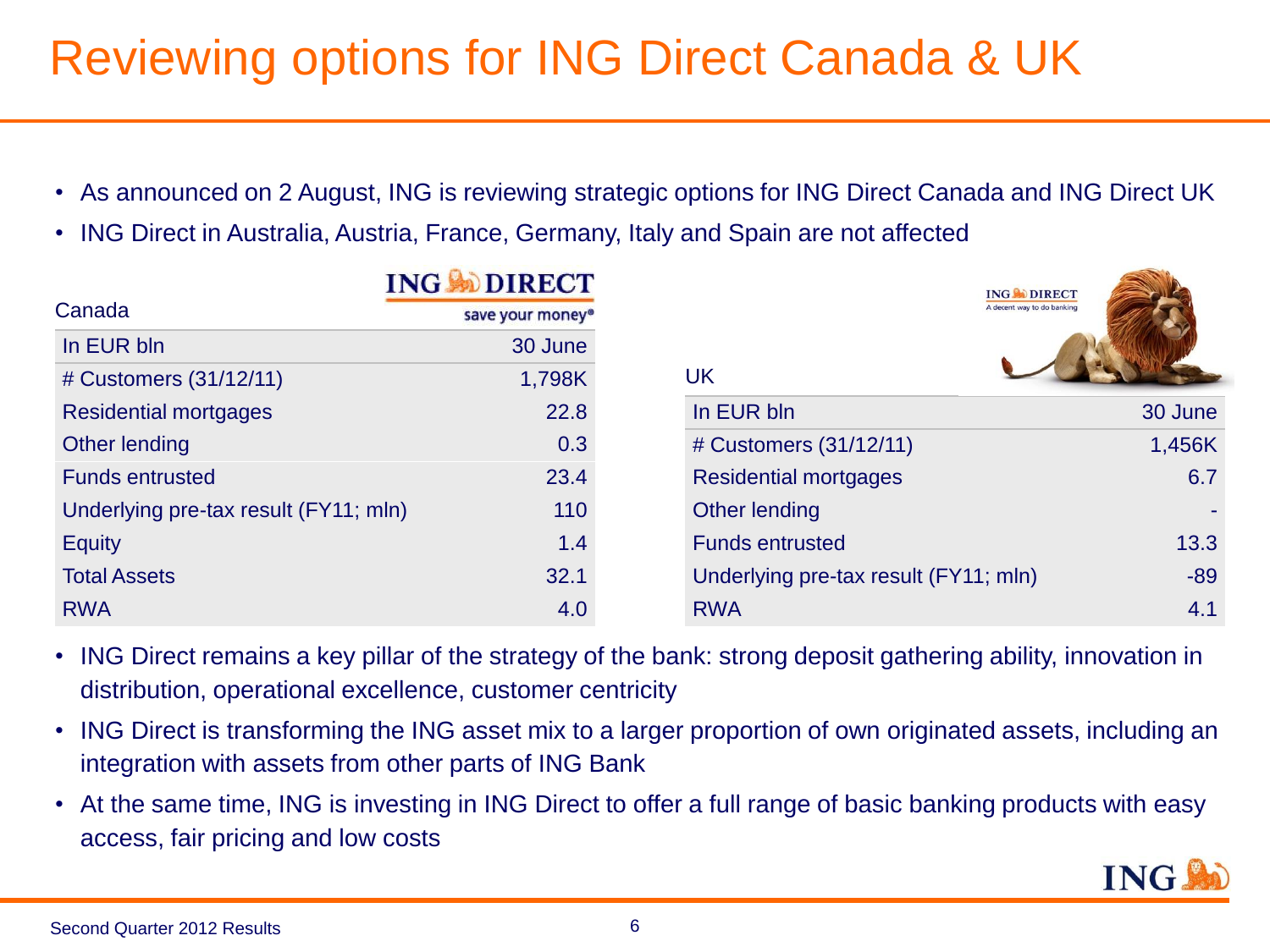### Bank B/S reduced to EUR 900 bln through optimisation



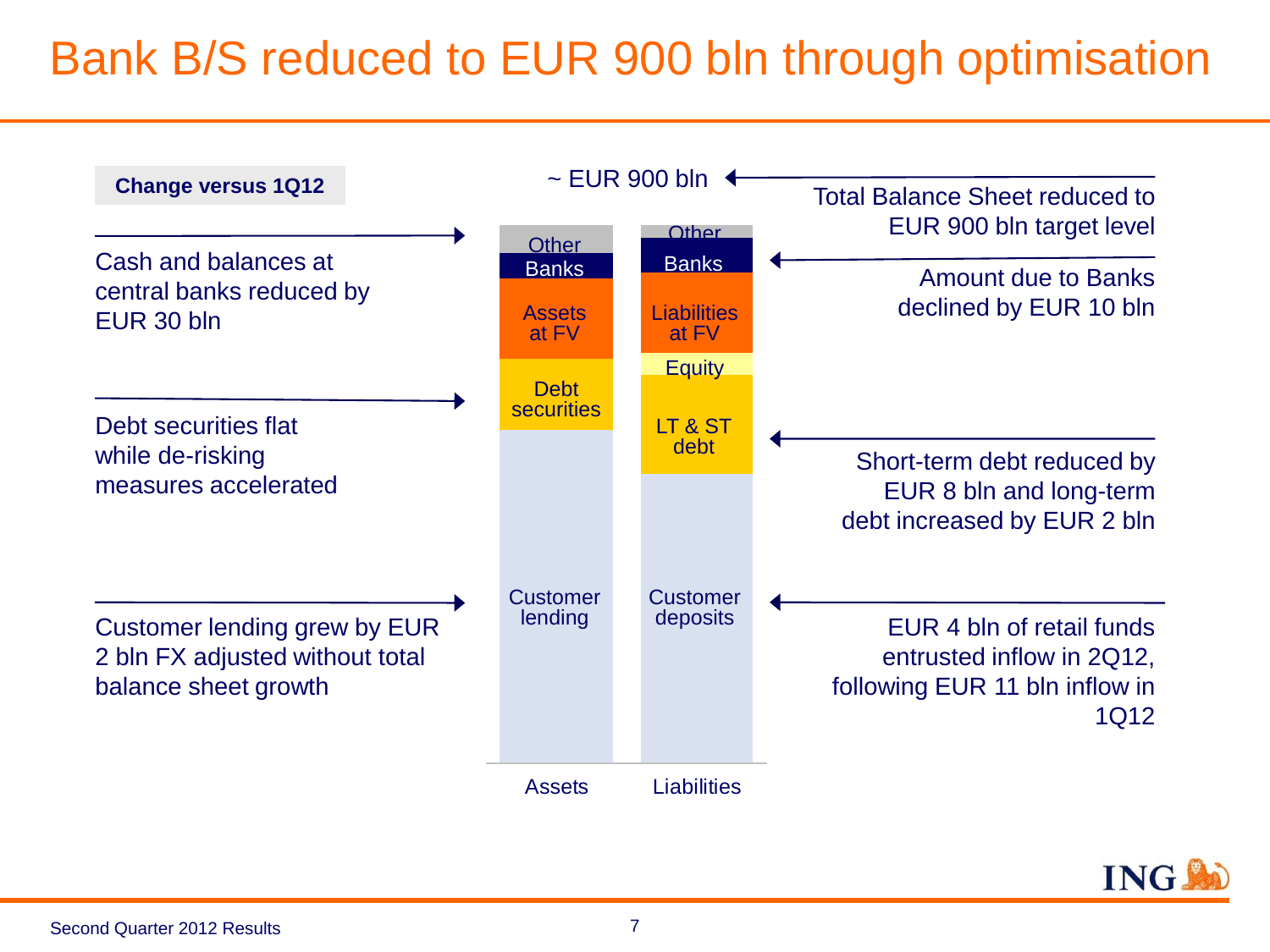### EUR 31.0 bln Balance Sheet integration completed



#### Recent initiatives

- EUR 2.4 bln achieved in 2Q12 through transfer of EUR 1.7 bln of Real Estate Finance assets and EUR 0.7 bln of Commercial Banking lending assets from NL legal entity to funding rich entities
- EUR 3.5 bln achieved in July through transfer of EUR 1.9 bln securitised Dutch mortgages, EUR 0.2 bln of CB lending assets and EUR 1.4 bln of Lease assets from NL legal entity to other countries
- Pipeline remainder of 2012:  $EUR 3.0 bln$
- Further potential being investigated

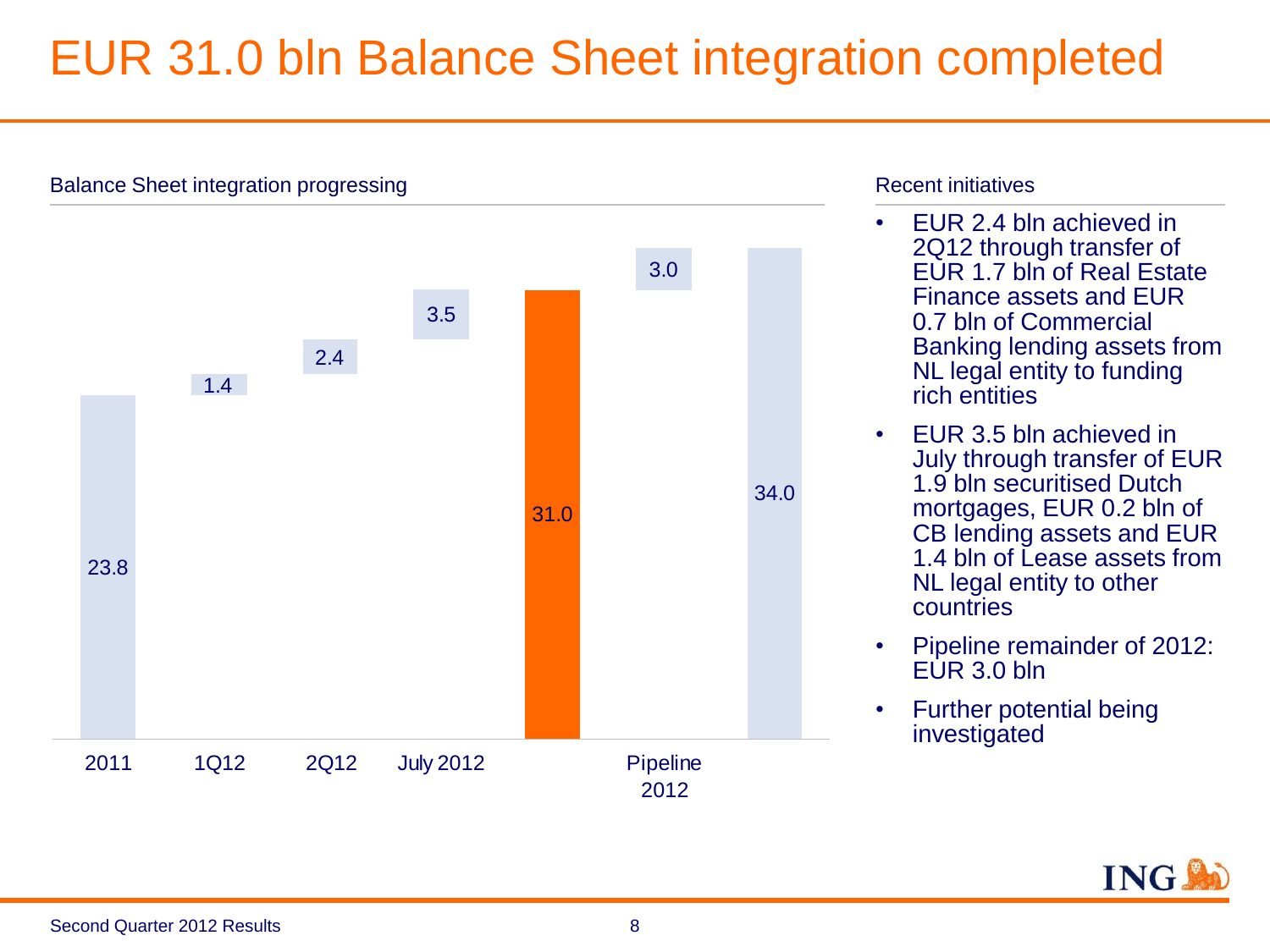#### Spanish Bank exposure reduced by EUR 6.2 bln in the four months period ended July



Spain: total assets outstanding minus local funding



• Covered bonds reduced by EUR 2.9 bln

Funding mismatch reduced to EUR 12.3 bln

- RMBS portfolio reduced by EUR 0.7 bln
- Loss on sales of Spanish debt securities amounted to EUR 156 mln in 2Q12 and EUR 78 mln in July
- EUR 0.8 bln of REF/CB lending assets and EUR 2.3 bln investments/bonds have been transferred to ING Direct Spain

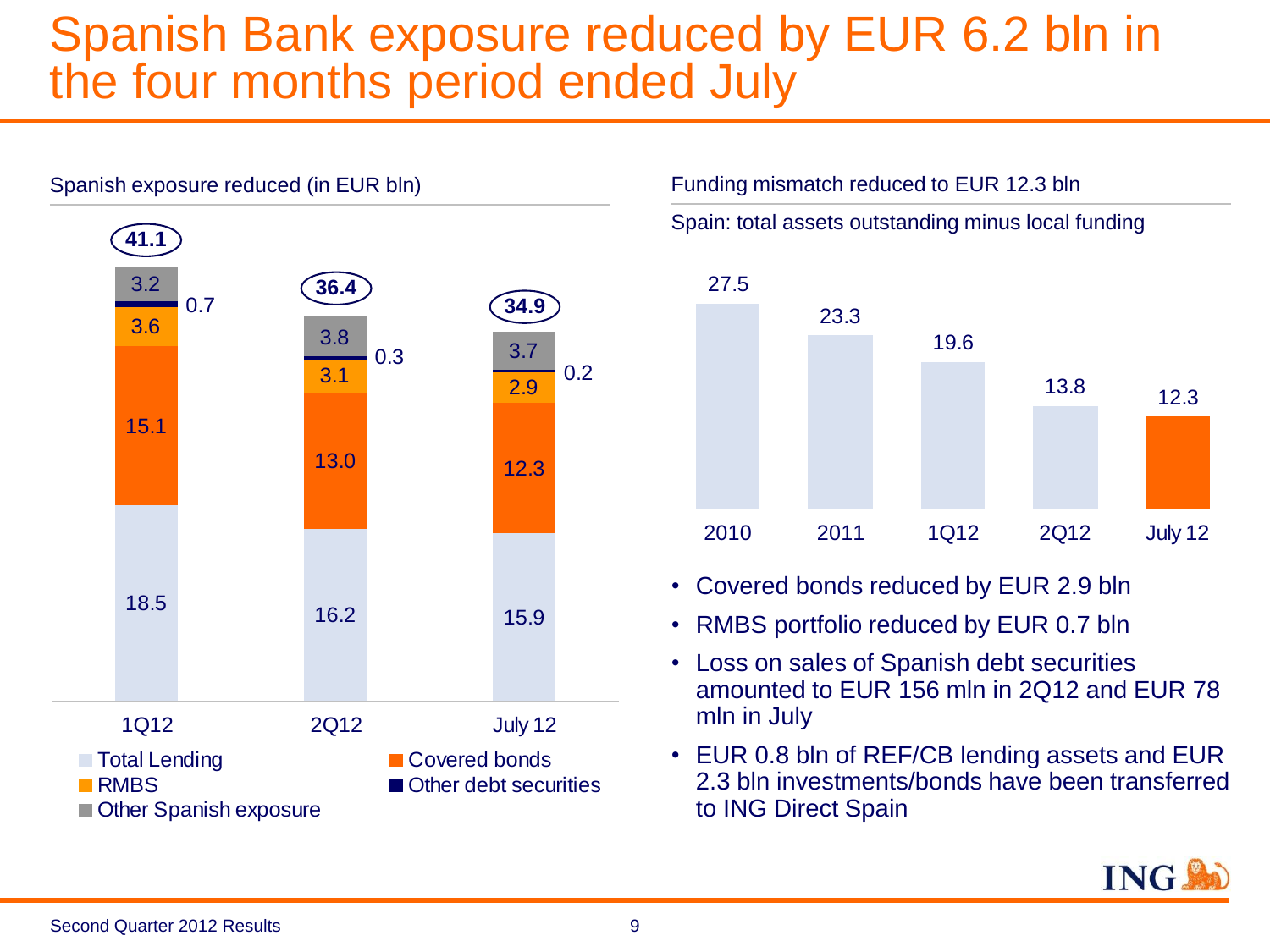## Second quarter 2012 results

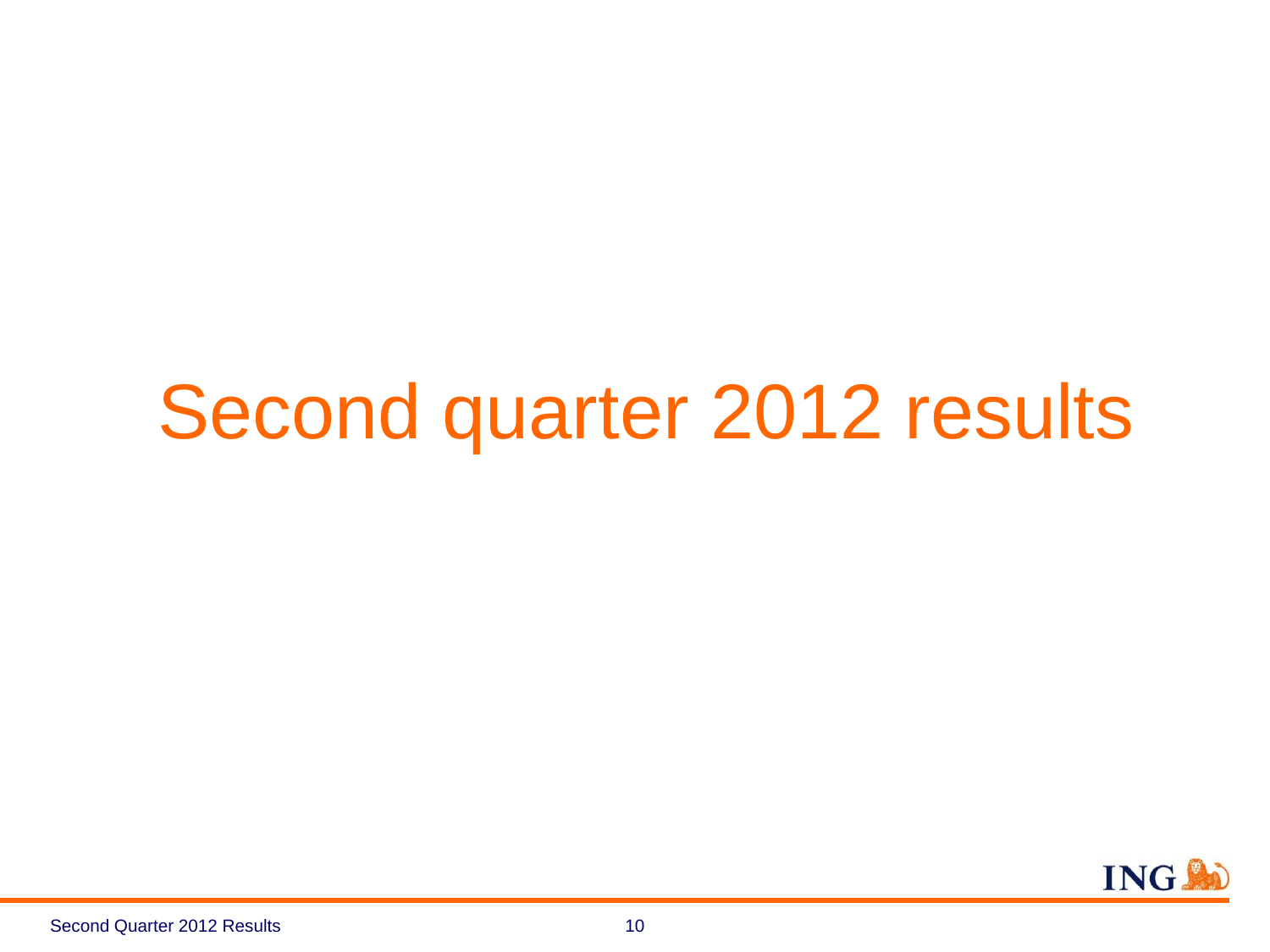### ING Group posted underlying net result of EUR 1,045 mln



- ING Bank posted robust 2Q12 results despite losses from proactive de-risking, pressure on the NIM and elevated risk costs
- Insurance operating results improved versus 1Q12 to EUR 304 mln. Underlying results before tax included hedge gains in US VA and a negative change in the provision for separate account pension contracts in the Benelux

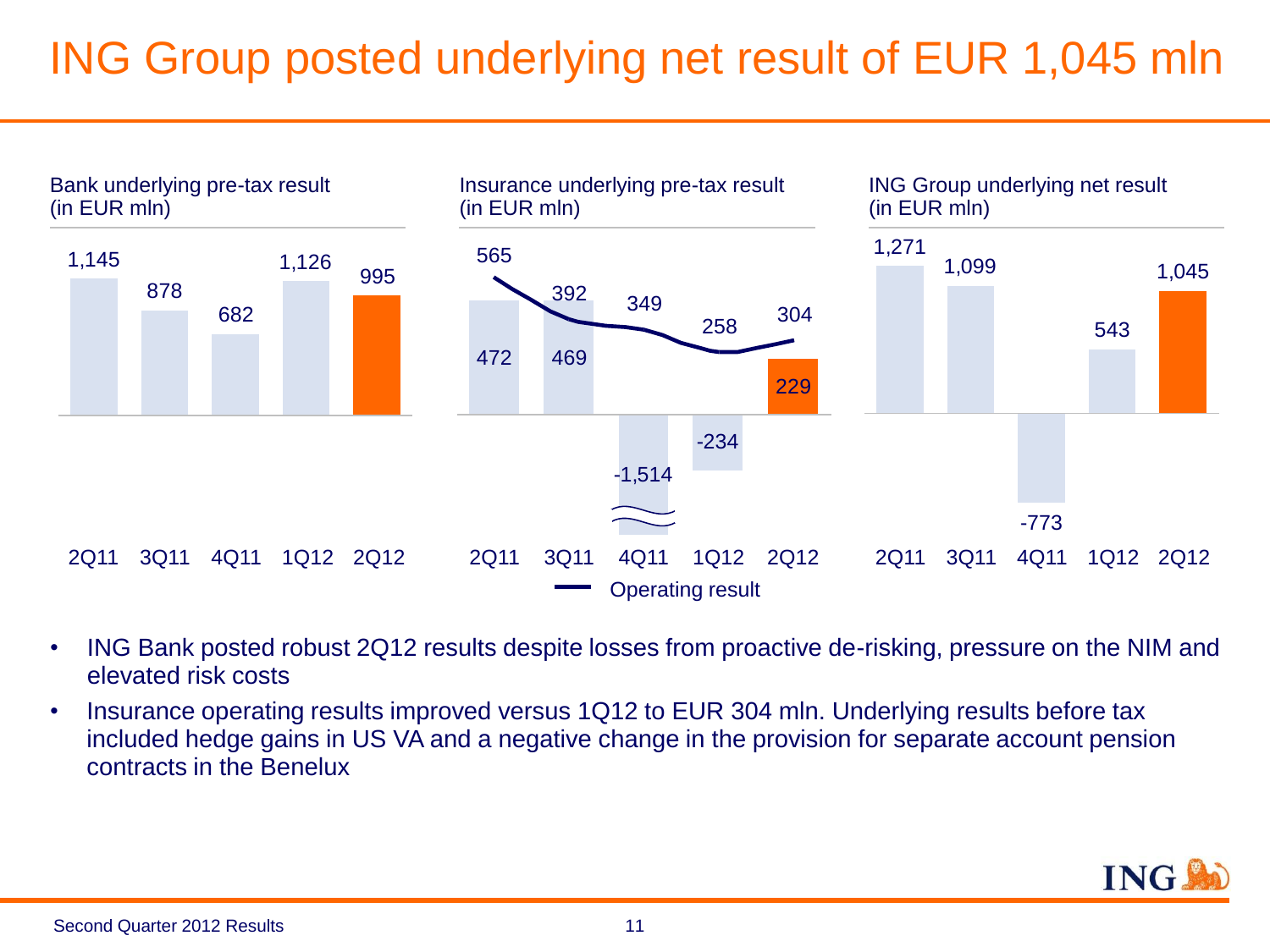## ING Bank

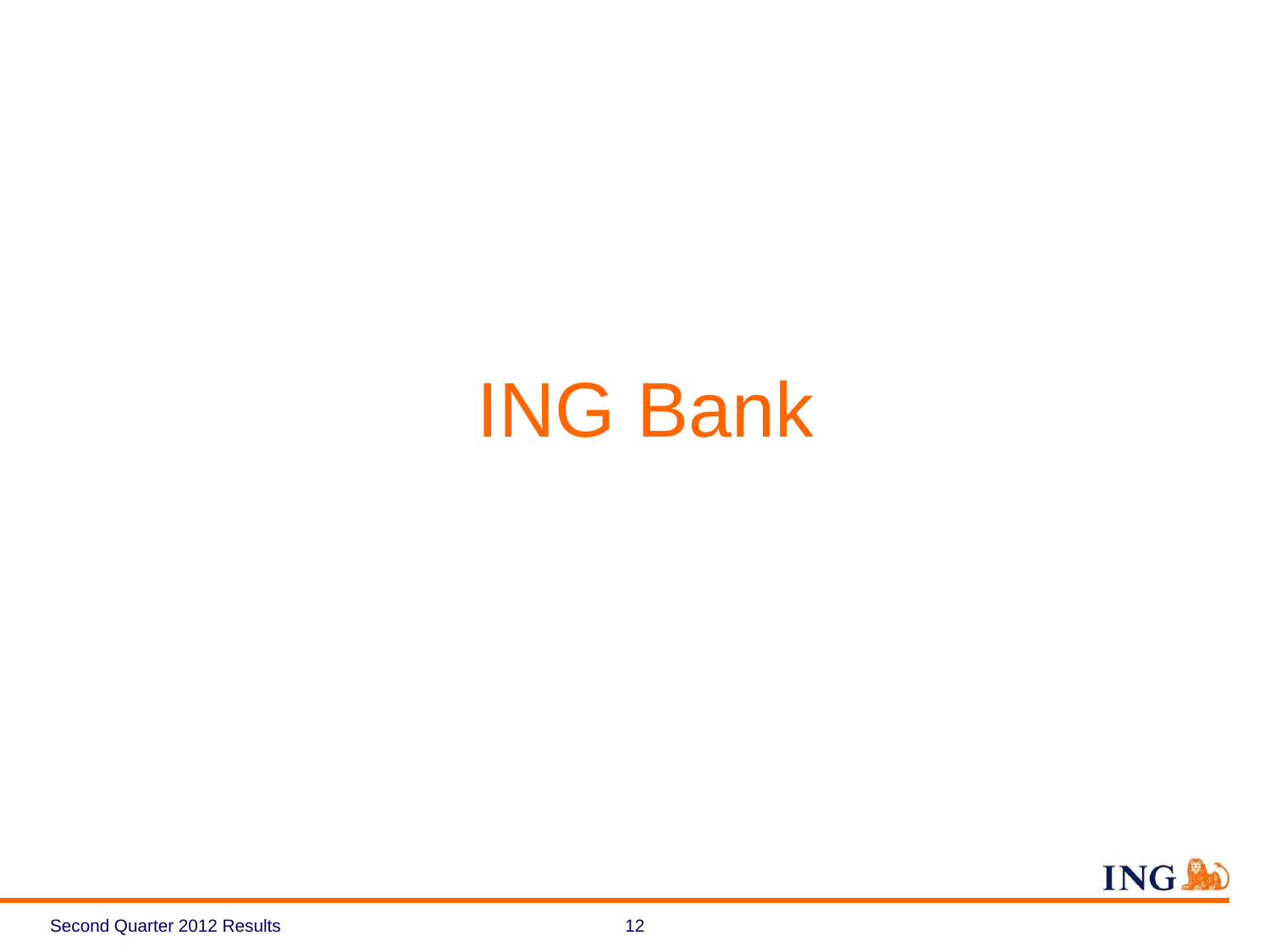### Bank results robust despite higher provisioning



- Gross results stable as lower income was largely offset by lower expenses
- Risk costs increased from 1Q12, driven by higher risk costs in Commercial Banking and to a lesser extent Retail NI

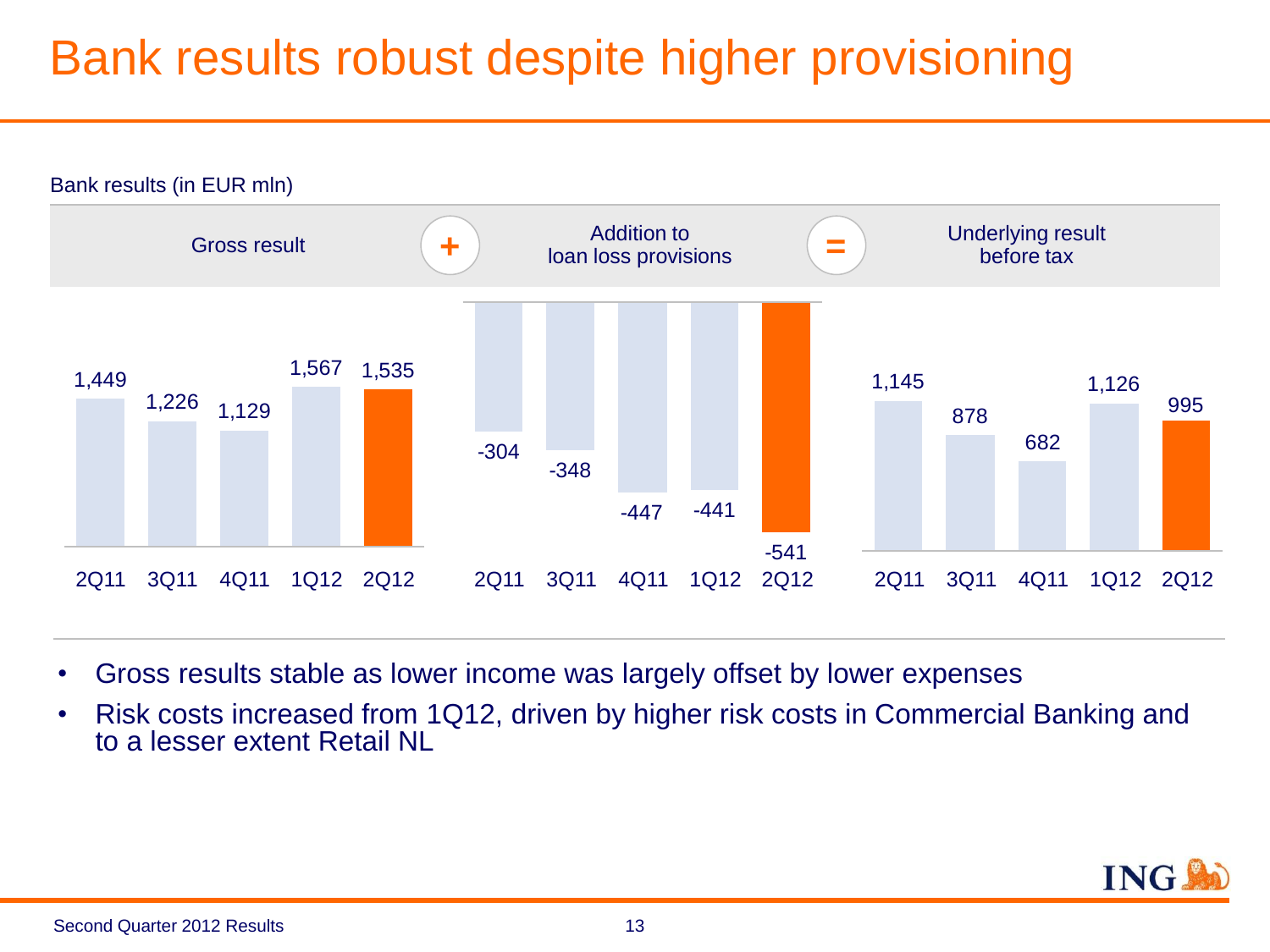#### Second quarter results impacted by de-risking measures

#### Gross result (in EUR mln)

|                                               | 2Q2012      | 2Q2011 | % Change | 1Q2012      | % Change |
|-----------------------------------------------|-------------|--------|----------|-------------|----------|
| Reported gross result                         | 1,535       | 1,449  | 5.9%     | 1,567       | $-2.0%$  |
| <b>Impairments</b>                            |             |        |          |             |          |
| Impairments on Greek government bonds         | $\mathbf 0$ | $-187$ |          | $\mathbf 0$ |          |
| Other impairments on debt / equity securities | $-16$       | $-14$  |          | $-5$        |          |
| <b>RED development projects</b>               | $-44$       | $-33$  |          | $-59$       |          |
| De-risking                                    |             |        |          |             |          |
| Realised losses on de-risking                 | $-178$      | $-44$  |          | $-39$       |          |
| <b>Other</b>                                  |             |        |          |             |          |
| <b>Credit Adjustments Commercial Banking</b>  | $-20$       | $-36$  |          | $-198$      |          |
| Fair value changes own Tier 2 debt            | 37          | $-8$   |          | $-106$      |          |
| Other market impacts                          | 100         | $-15$  |          | 119         |          |
| Adjusted gross result                         | 1,656       | 1,787  | $-7.3%$  | 1,854       | $-10.7%$ |
|                                               |             |        |          |             |          |

- De-risking losses mainly related to reduction of Spanish exposure by EUR 4.8 bln in 2Q12
- EUR 198 mln decline of adjusted gross result versus 1Q12 mainly due to seasonally lower FM income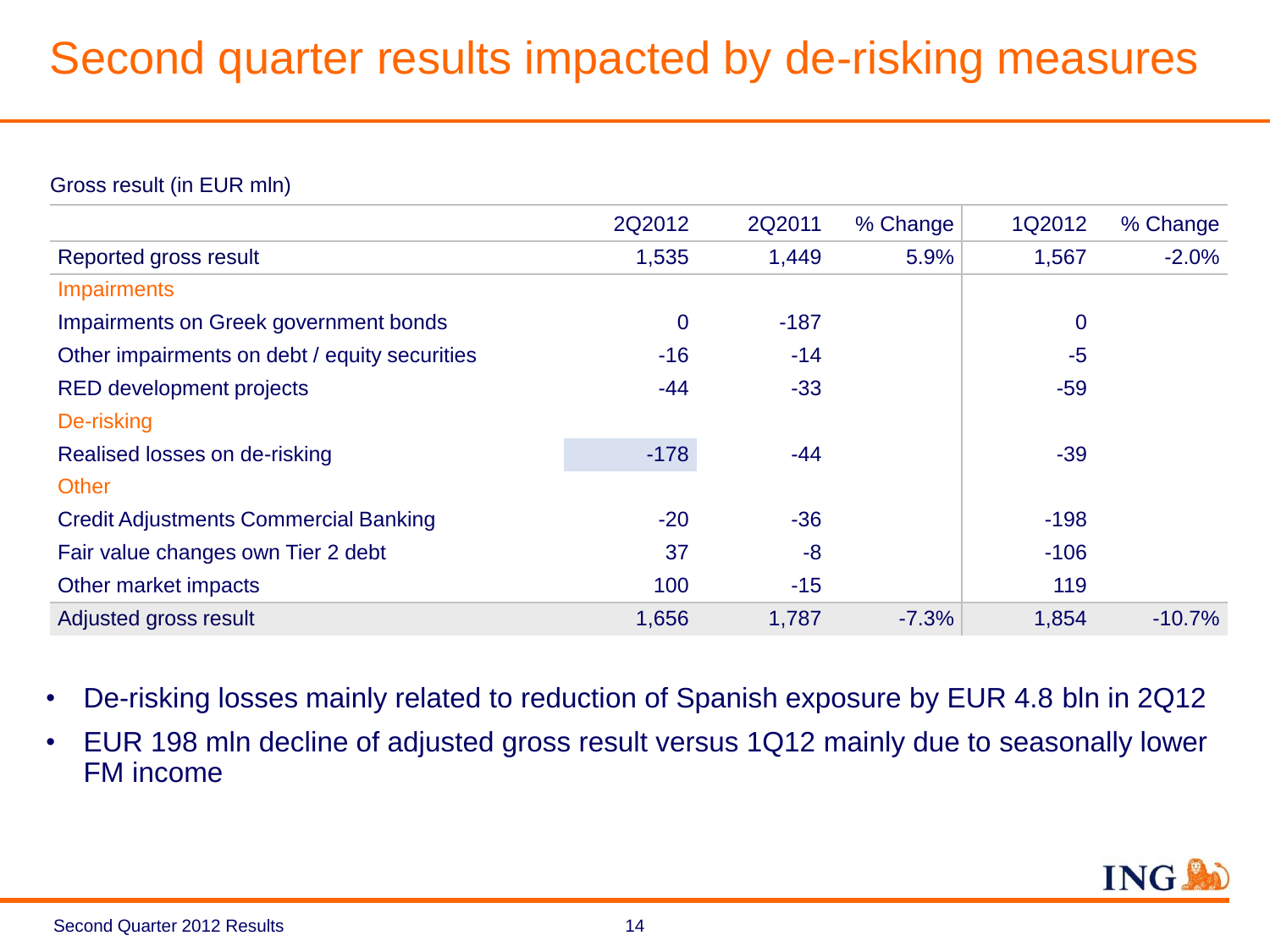### Net interest result declined by 3.2% versus 1Q12



- Net interest result (in EUR mln)
- ING Bank (based on avg Balance Sheet)
- Lending (based on avg Client Balances)
- PCM/Savings&Deposits (based on avg Client Balances)
- Net interest result was robust, declining by 3%
- NIM shows larger decline due to average B/S extension
- Savings margin down due to derisking, low interest rates while competition for savings started to ease

#### Funding costs priced through in lending (in bps)



remained stable while pricing in higher funding costs

#### Financial markets impact on NIM Q-on-Q



Financial Markets contribution to NIM can be volatile

#### Balance Sheet (in EUR bln)



NIM impacted by higher average B/S in Q2, despite decline by quarter end

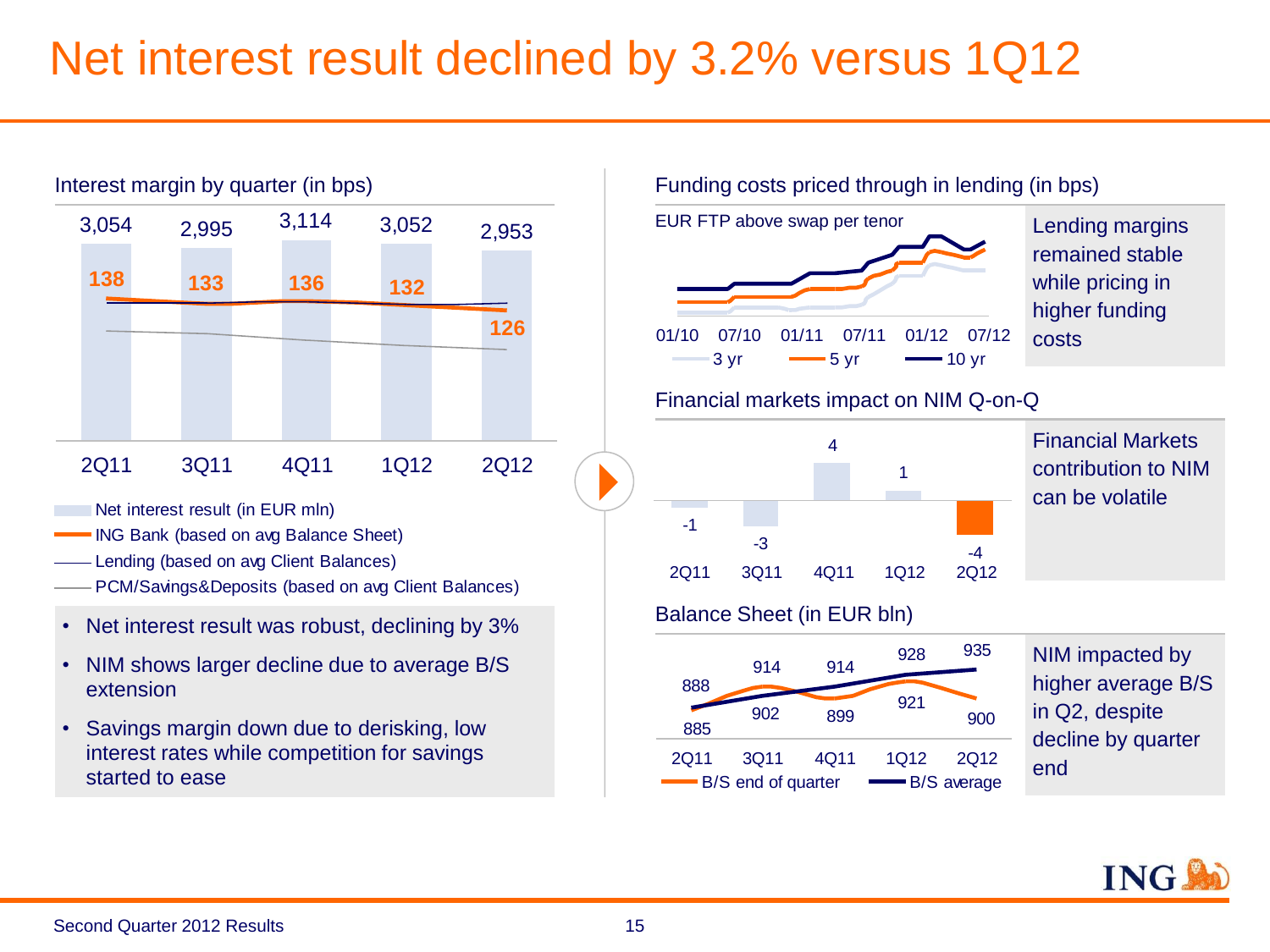### Operating expenses down on both quarters



- Cost control stepped up as income comes under pressure
- Operating expenses declined 3.6% versus 1Q12, mainly due to lower performance-related personnel expenses and EUR 38 mln reimbursement from old DGS in Belgium
- Cost/income ratio adjusted for market impacts & CVA/DVA rose to 56.2%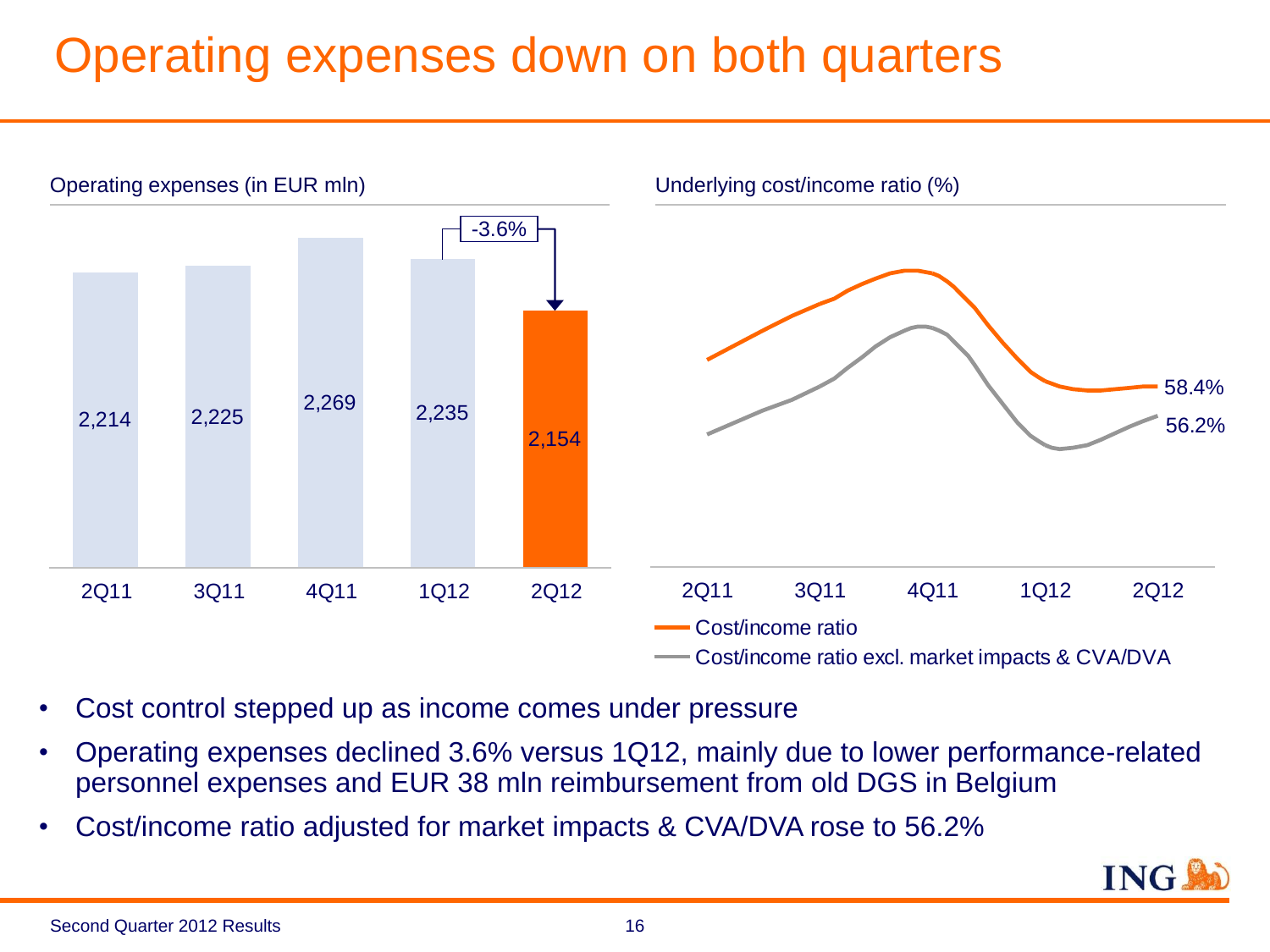#### Risk costs increased as economy weakened

 441 409 <sup>331</sup> 55 59 

#### 1Q10 2Q10 3Q104Q10 1Q11 2Q11 3Q11 4Q111Q12 2Q12

- EUR mln
- Percentage of avg RWA (annualised)

Underlying additions to loan loss provisions

(in EUR mln and bps avg RWA)

- Strong increase risk costs driven by Commercial Banking and to a lesser extent Retail NL
- ING expects risk costs to remain elevated, reflecting the weakening of the economic climate

Underlying additions to loan loss provisions (in EUR mln)



- **NL Retail Mortgages Communist Public Points**
- 
- 
- Leasing (run-off) **Demonstration** Other
- 
- **Benelux SMEs/mid-corps** Industry lending (excl. REF)
- Real Estate Finance General Lending & TS

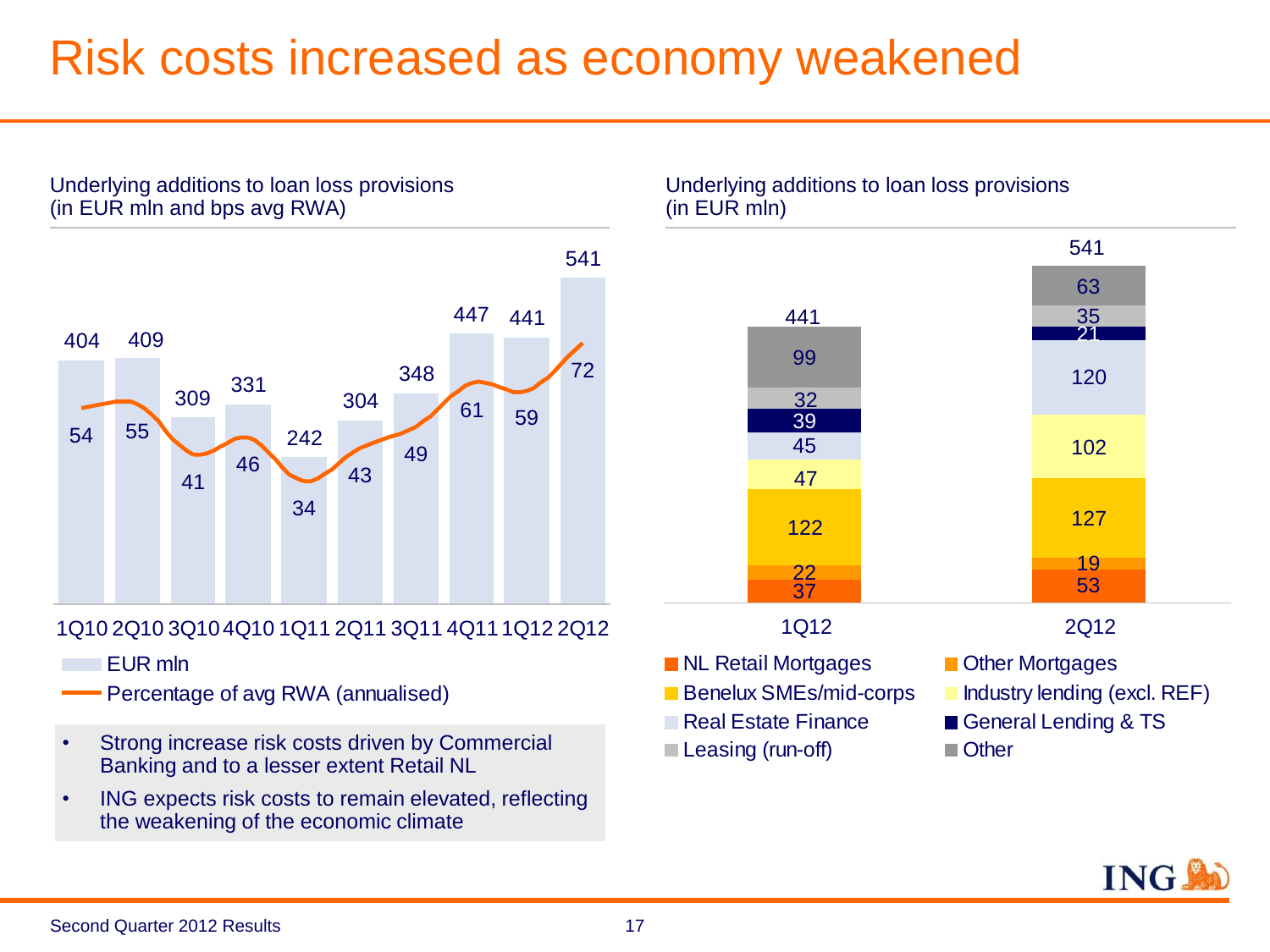### NPL ratio increased slightly to 2.3%



• The NPL ratios in Mid-corps/SMEs, Real Estate Finance and Leasing (run-off) remained relatively high in the second quarter

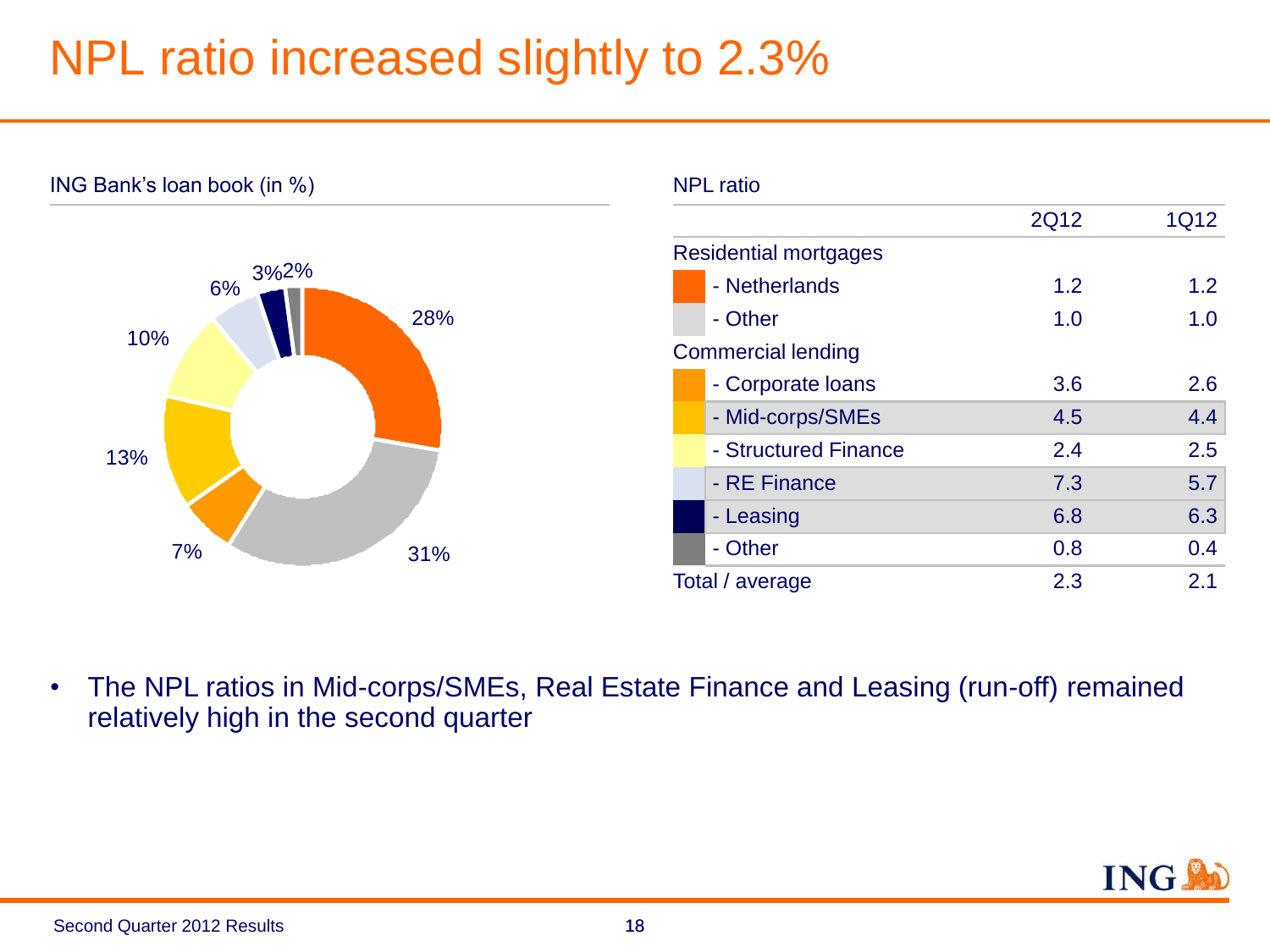### Strong increase of risk costs Real Estate Finance









Non-performing loans ratio (%) expected to remain elevated to remain elevated to remain elevated

- Increase risk costs Real Estate Finance driven by NL, UK and Australia
- NPL ratio increased to 7.3% driven by the Netherlands and the UK
- Risk costs in REF are expected to remain elevated given uncertainty in European commercial real estate markets
- ING REF lending assets decreased by EUR 1.0 bln at constant FX in 2Q12 to EUR 31.7 bln. ING will selectively reduce its Real Estate Finance portfolio further

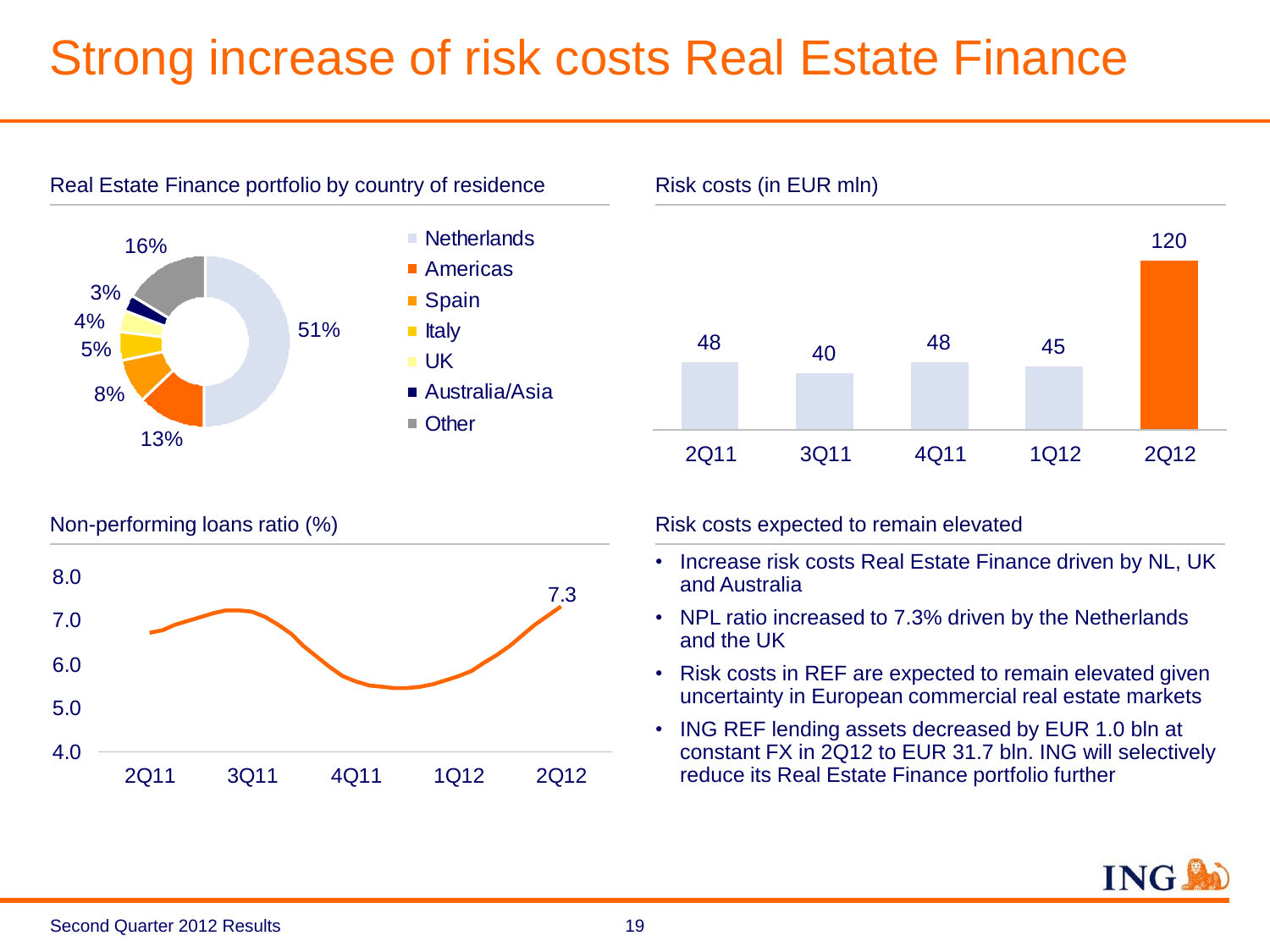### The NPL ratio for Dutch mortgages stable at 1.2%



37 22 14 65  $\frac{25}{17}$  21 17 44 53

2Q10 3Q10 4Q10 1Q11 2Q11 3Q11 4Q11 1Q12 2Q12





- Risk costs up to EUR 53 mln, driven by declining house prices
- Arrears remained stable in the second quarter
- Further decline in Dutch house prices and increase in unemployment would lead to higher risk costs on mortgages, but we do not expect a dramatic increase



Second Quarter 2012 Results

#### 20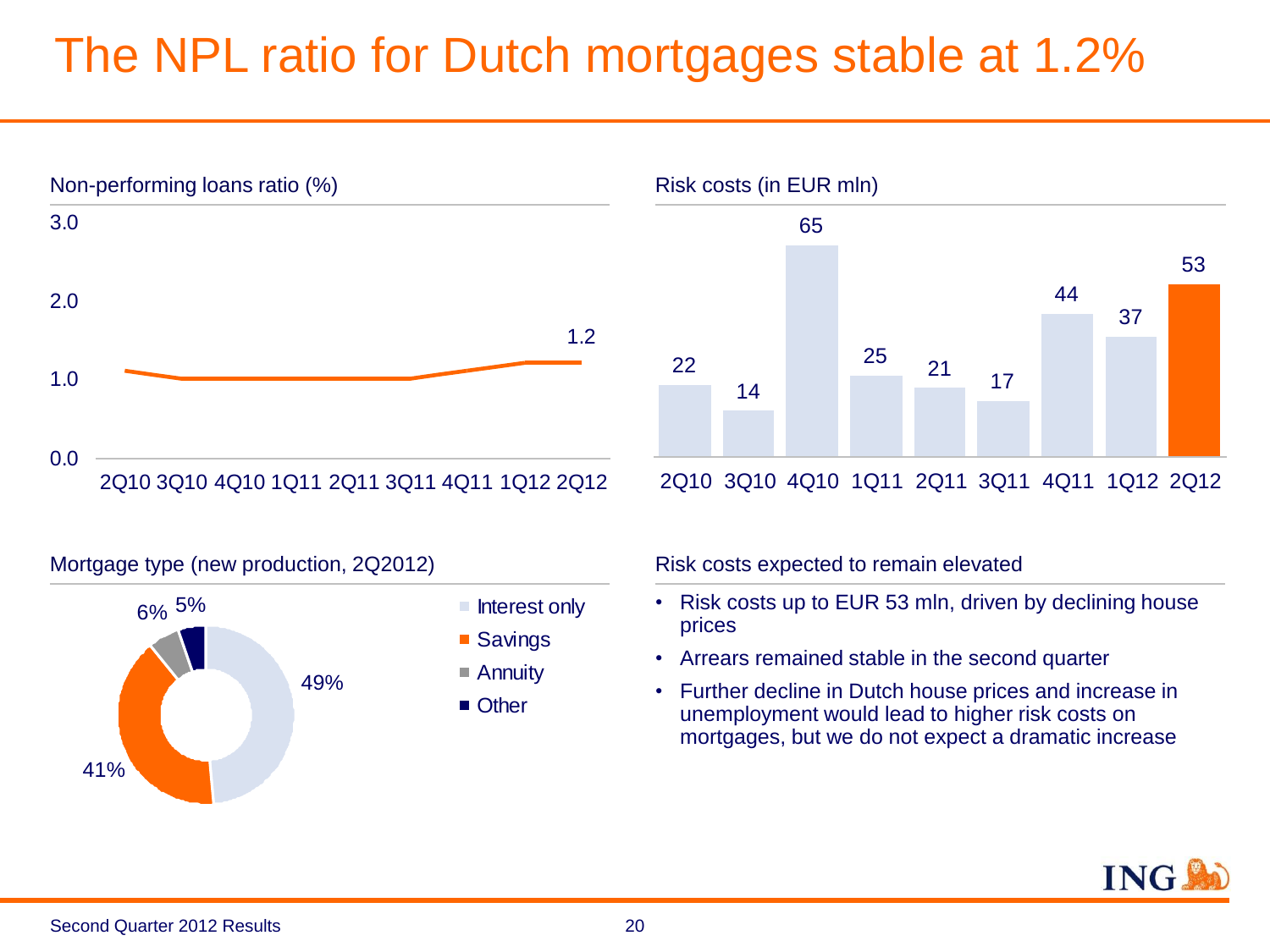### Spanish lending portfolio is holding up well

|                            | 1Q12 | 2Q12 |           | 2Q12 Coverage |
|----------------------------|------|------|-----------|---------------|
|                            | O/S  | O/S  | NPL%      | ratio         |
| Retail mortgages           | 8.7  | 8.8  | 0.7%      | 19%           |
| Other retail lending       | 0.5  | 0.5  | 3.7%      | 132%          |
| <b>Real Estate Finance</b> | 2.7  | 2.7  | 18.2%     | 36%           |
| <b>Business Lending</b>    | 2.1  | 1.7  | 4.0%      | 24%           |
| <b>Structured Finance</b>  | 1.4  |      | 1.2 16.1% | 85%           |
| Leasing (run-off)          | 0.7  | 0.6  | 25.9%     | 39%           |
| Fin. Inst. Lending         | 2.3  | 0.3  | 0.0%      |               |
| Other lending              | 0.1  | 0.4  | 0.0%      |               |
| <b>Total lending</b>       | 18.5 | 16.2 | 6.4%      | 44%           |
|                            |      |      |           |               |

#### Risk costs total lending Spain (in EUR mln)

Bank lending to Spain 2Q2012 (in EUR bln)



Lending decreased by 12%

- Lending reduced by EUR 2.3 bln or 12% versus 1Q12, driven by Financial Institutions Lending, Business Lending and Structured Finance
- NPL ratio rose from 5.7% to 6.4%. Coverage ratio increased from 39% to 44% to 2Q12

#### Residential mortgages

- NPL ratio remained flat at 0.7% versus market average of 3.3%.
- Average LTV increased from 60% to 64%
- Client base is healthy (primary residences, urban area, saving account clients)

#### Commercial Real Estate

- Real Estate Finance in Spain has seen elevated NPLs for the past two years
- Construction is EUR 42 mln, or 1.6% of REF portfolio
- NPL ratio remained stable at a relatively high 18%
- Provisions are expected to remain elevated given ongoing deterioration in the market

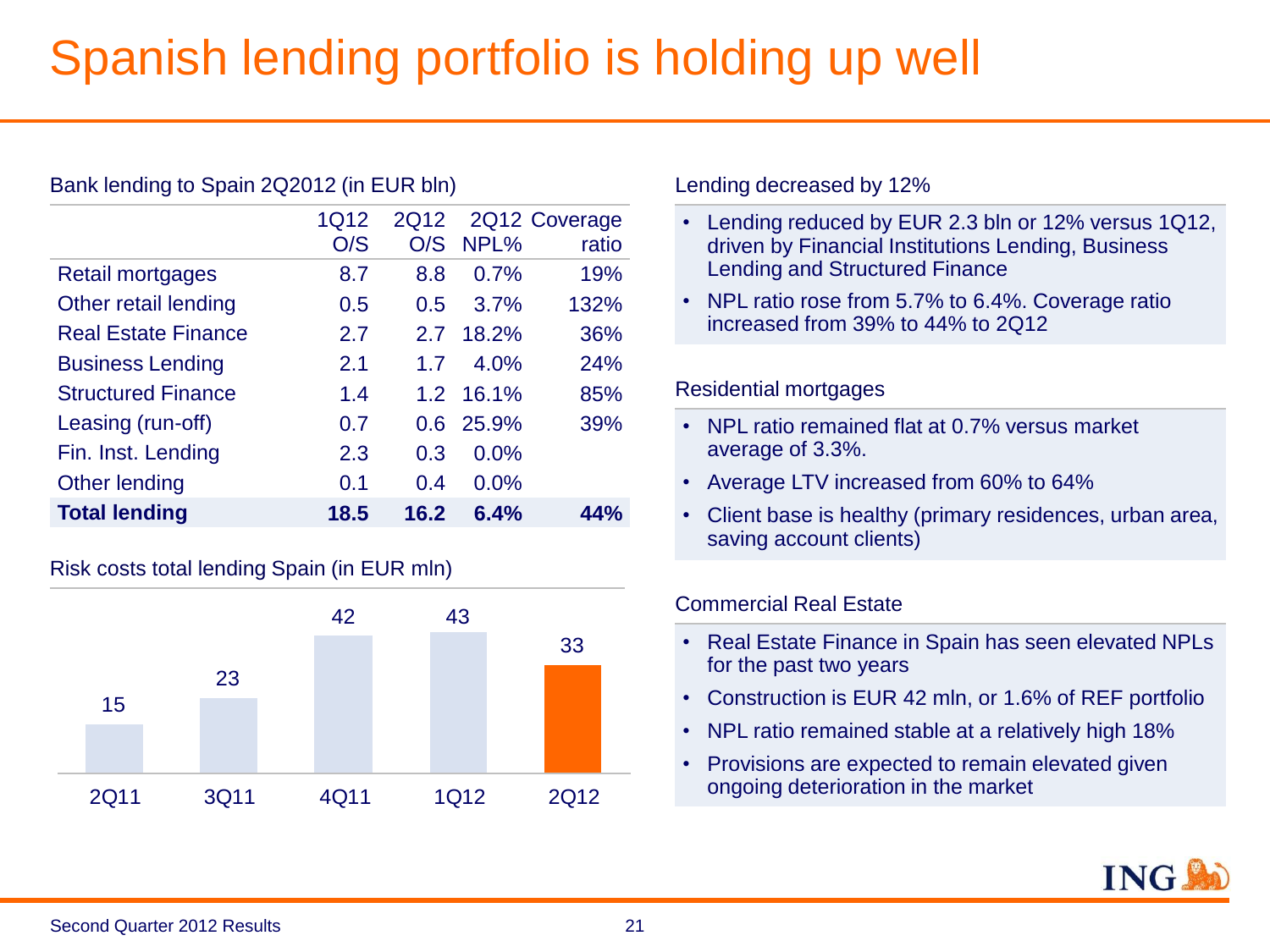### Core Tier 1 ratio rose to 11.1% despite higher RWAs



#### **Further strengthening of core Tier 1 ratio**

- Core Tier 1 ratio increased to 11.1%
- RWA increased 1.3% to EUR 303.4 bln in June, mainly due to currency effects
- The impact of credit migration remained limited to EUR 1 bln due to de-risking measures taken
- Market risk weighted assets rose as volatility in the financial markets increased

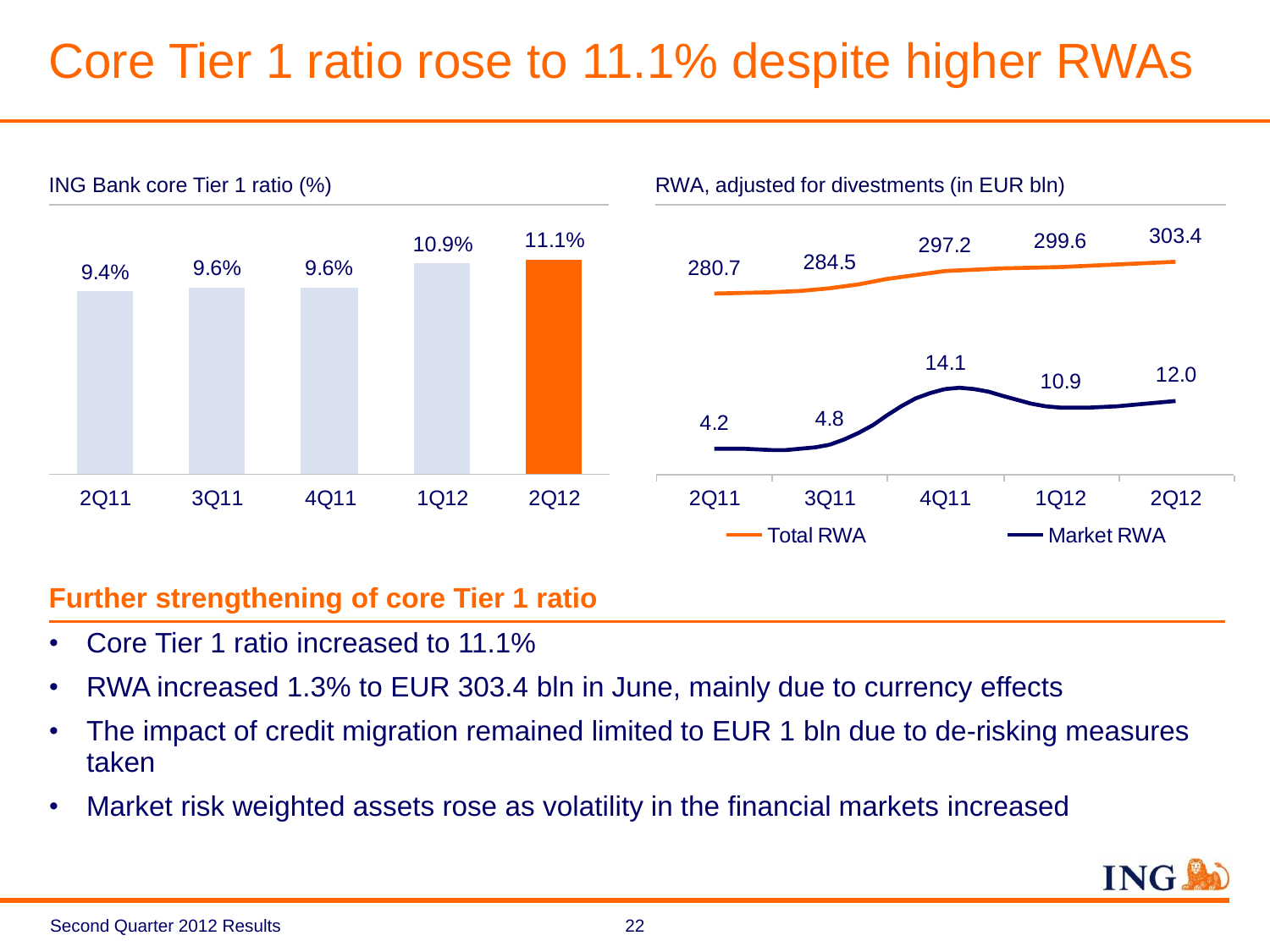### Pro-forma Basel III Core Tier 1 ratio 10%

| Impact Basel III (excluding IAS 19R)       |                          |            |
|--------------------------------------------|--------------------------|------------|
|                                            | IR day<br>$(3Q11)$ data) | 2Q12       |
| Risk-weighted assets (Basel 2.5)           | 331,200                  | 303,400    |
| <b>Basel III impact on RWAs</b>            | $+31,400$                | $+32,600$  |
| <b>Basel III RWAs</b>                      | 362,600                  | 336,000    |
| Core Tier 1 (Basel 2.5)                    | 30,685                   | 33,717     |
| Revaluation reserve debt securities        | $+277$                   | $+178$     |
| <b>Minorities</b>                          | $-409$                   | $-421$     |
| Core Tier 1 Basel III (per 2013)           | 30,553                   | 33,474     |
| Core Tier 1 ratio (Basel 2 - Reported)     | 9.6%                     |            |
| (Basel 2.5)                                | 9.3%                     | 11.1%      |
| Basel III impact 2013                      | $-80$ bps                | $-115$ bps |
| Pro-forma Core Tier 1 ratio                | 8.5%                     | 10.0%      |
| Phased-in impact (2014-2018)               | $-60$ bps                | $-60$ bps  |
| <b>Total Impact Basel III</b>              | $-140$ bps               | $-175$ bps |
| Pro-forma Core Tier 1 ratio (fully loaded) | 7.9%                     | 9.4%       |
| <b>Management actions</b>                  | $+25$ bps                | $+35$ bps  |

#### Basel III

- The impact of Basel III is manageable
- On a like-for-like basis, the impact on RWAs is little changed (higher impact in bps in 2013 reflects lower base of RWAs following sale of ING Direct USA)
- Management actions are expected to reduce RWAs by EUR 15 billion, of which EUR 3 billion has been achieved so far.
- Impact excludes DTAs which are expected to be used prior to BIII implementation

#### IAS 19R

- IAS 19R will change the timing of the Basel III impact: any unrealised actuarial gains/losses on DB pensions will be recognised through equity on 1/1/2013
- This will bring forward the related Basel III impact, and the remaining pension assets will be deducted from capital gradually from 2014-2018
- This accounting change will make capital ratios more volatile going forward

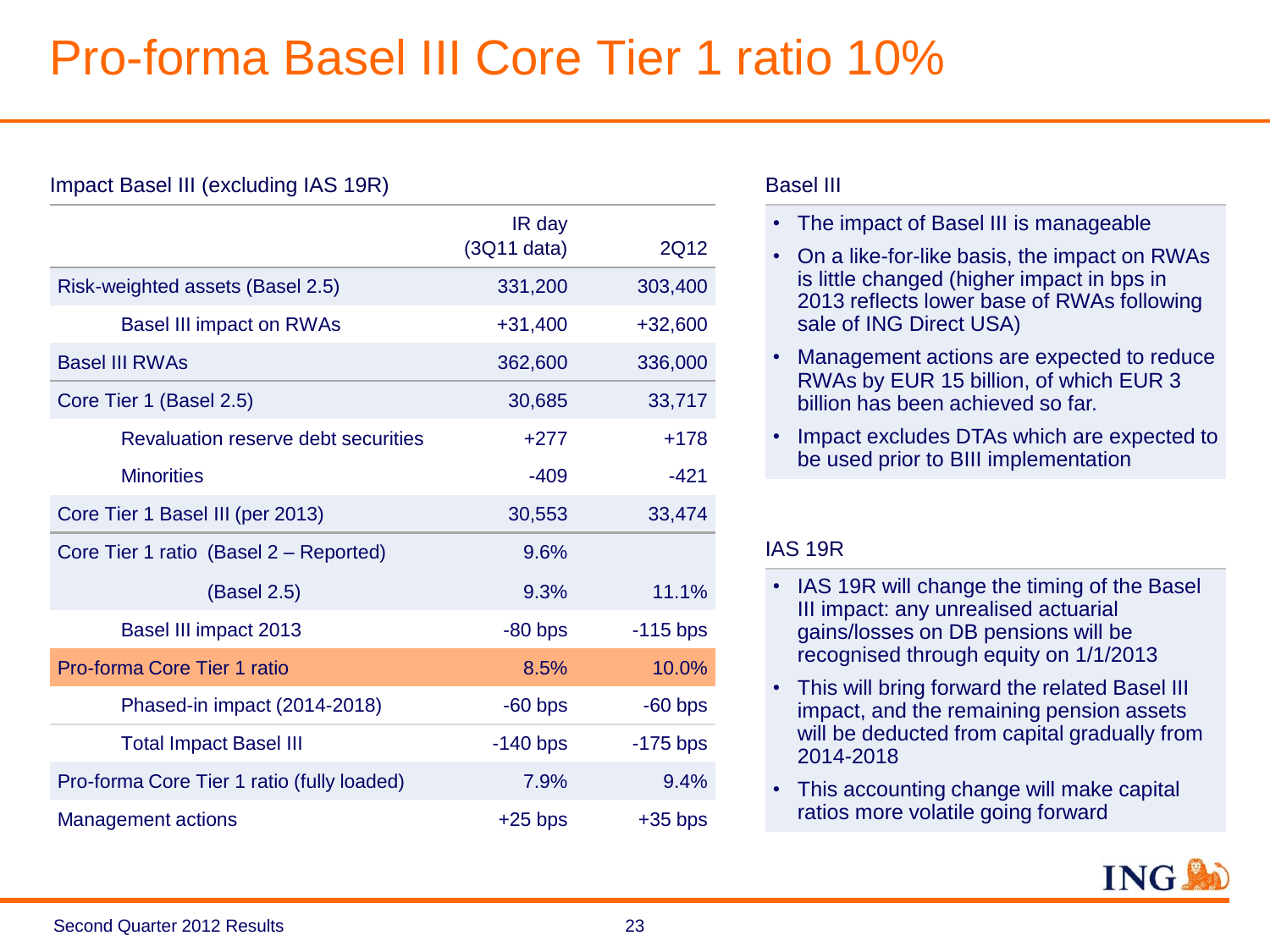### ING Bank has strong funding position



Retail Banking net inflow in funds entrusted (in EUR bln)







#### Eligible asset buffer (In EUR bln) Liquidity Coverage Ratio (In %)

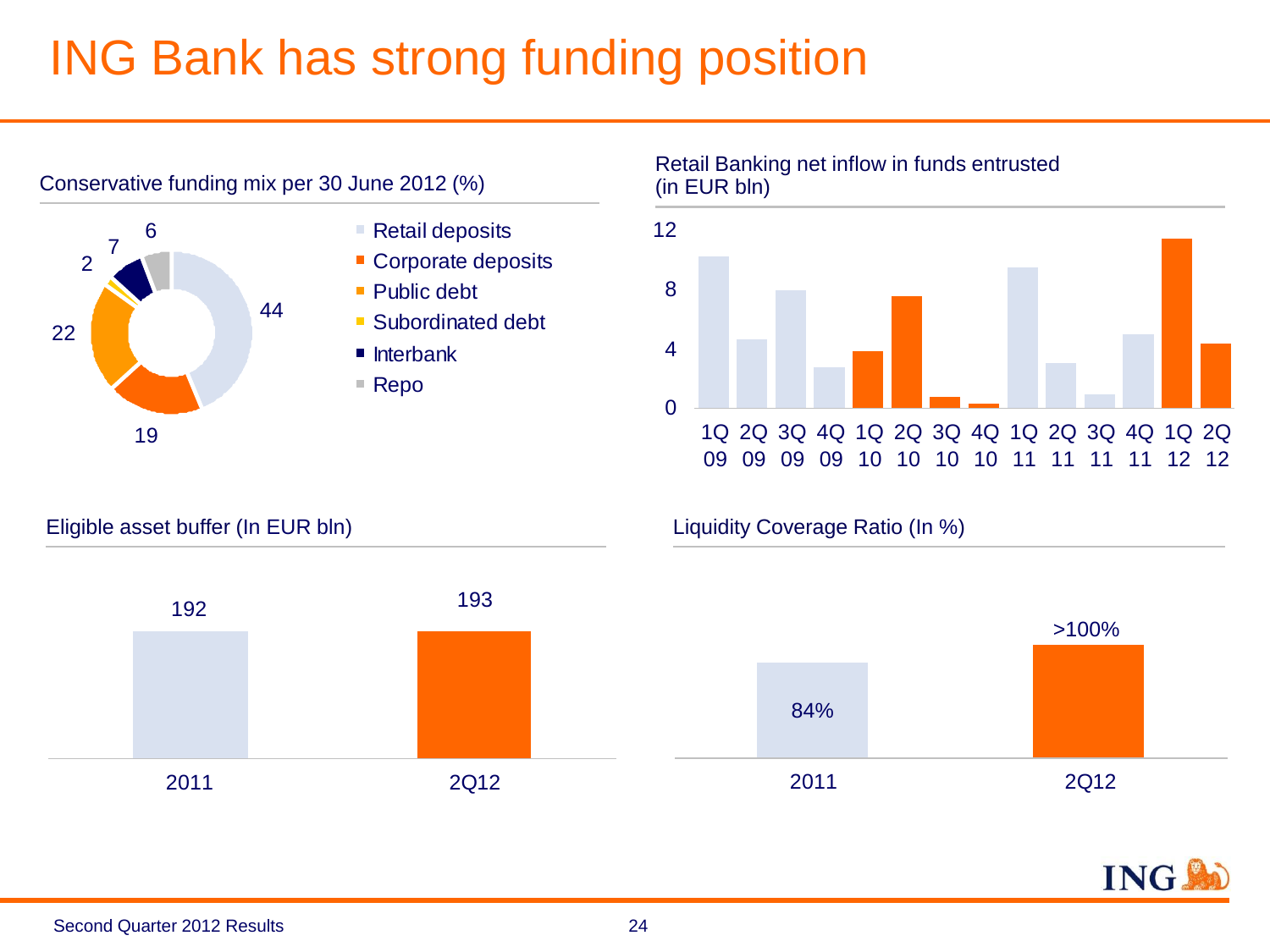## ING Insurance

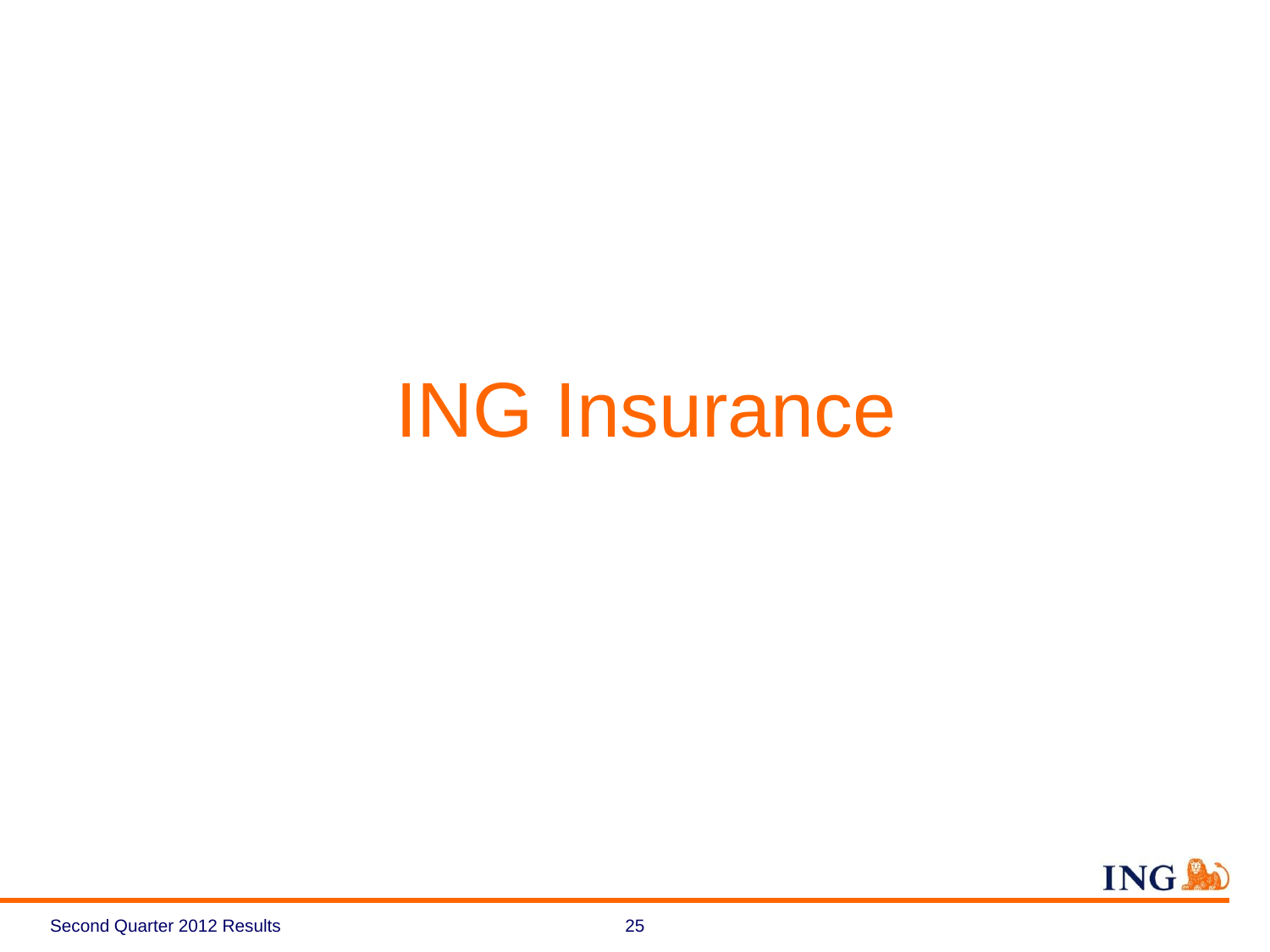#### Insurance results improved from the first quarter



- Both operating and underlying results improved from 1Q12 reflecting seasonally higher investment margin and positive results on regulatory capital hedges in US Closed Block VA
- Results declined from 2Q11 driven in part by EUR 98 mln of positive non-recurring items in the prior year as well as pressure on non-life results in the current quarter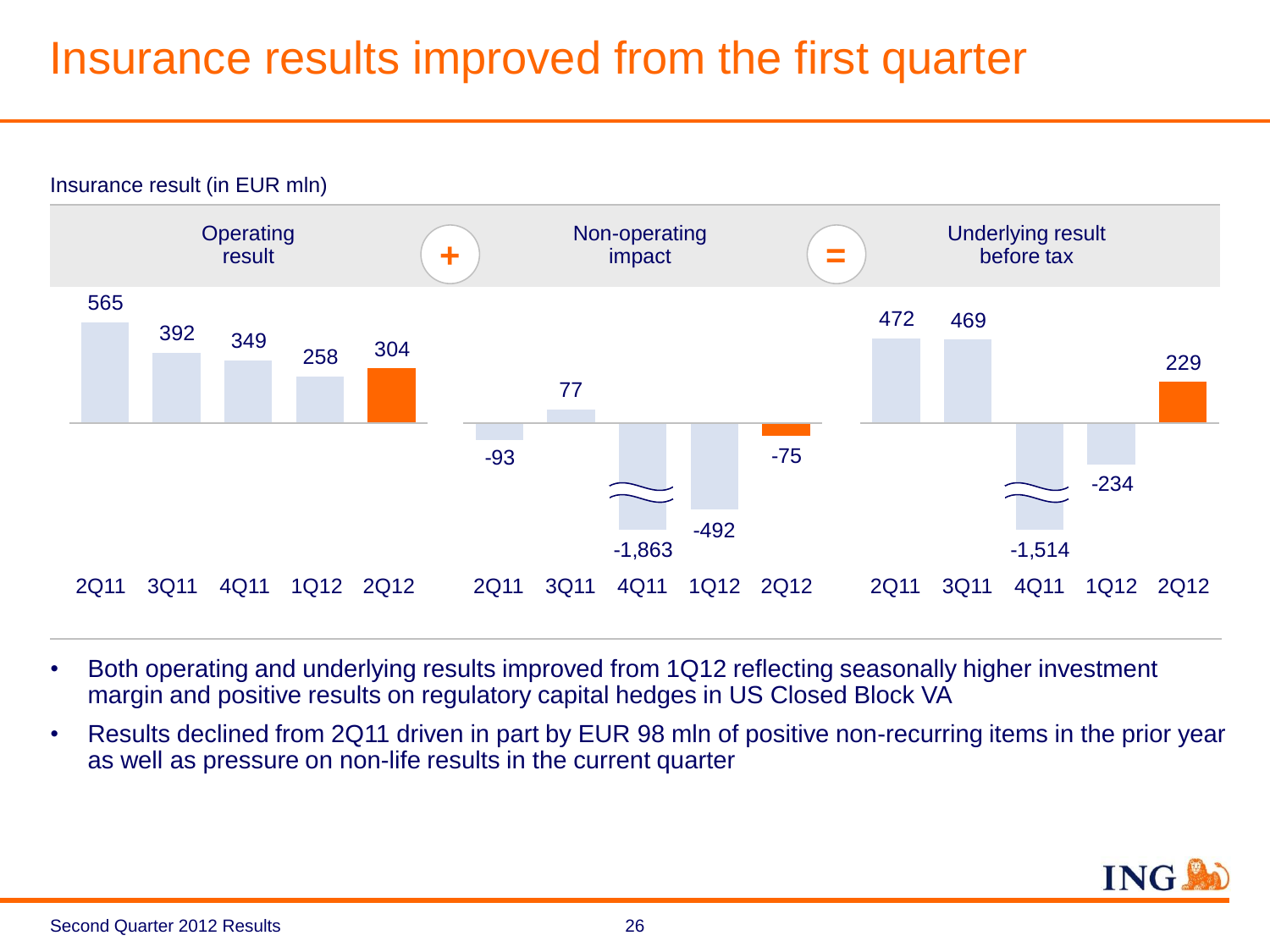### Investment spread remained resilient



- Investment spread increased to 133 bps, from 119 bps in 2Q11, but fell slightly from 1Q12 driven by the impact of de-risking in the Benelux in the second half of 2011
- The investment spread is expected to decline gradually in 2012, mainly reflecting ongoing de-risking of the investment portfolio in the Benelux

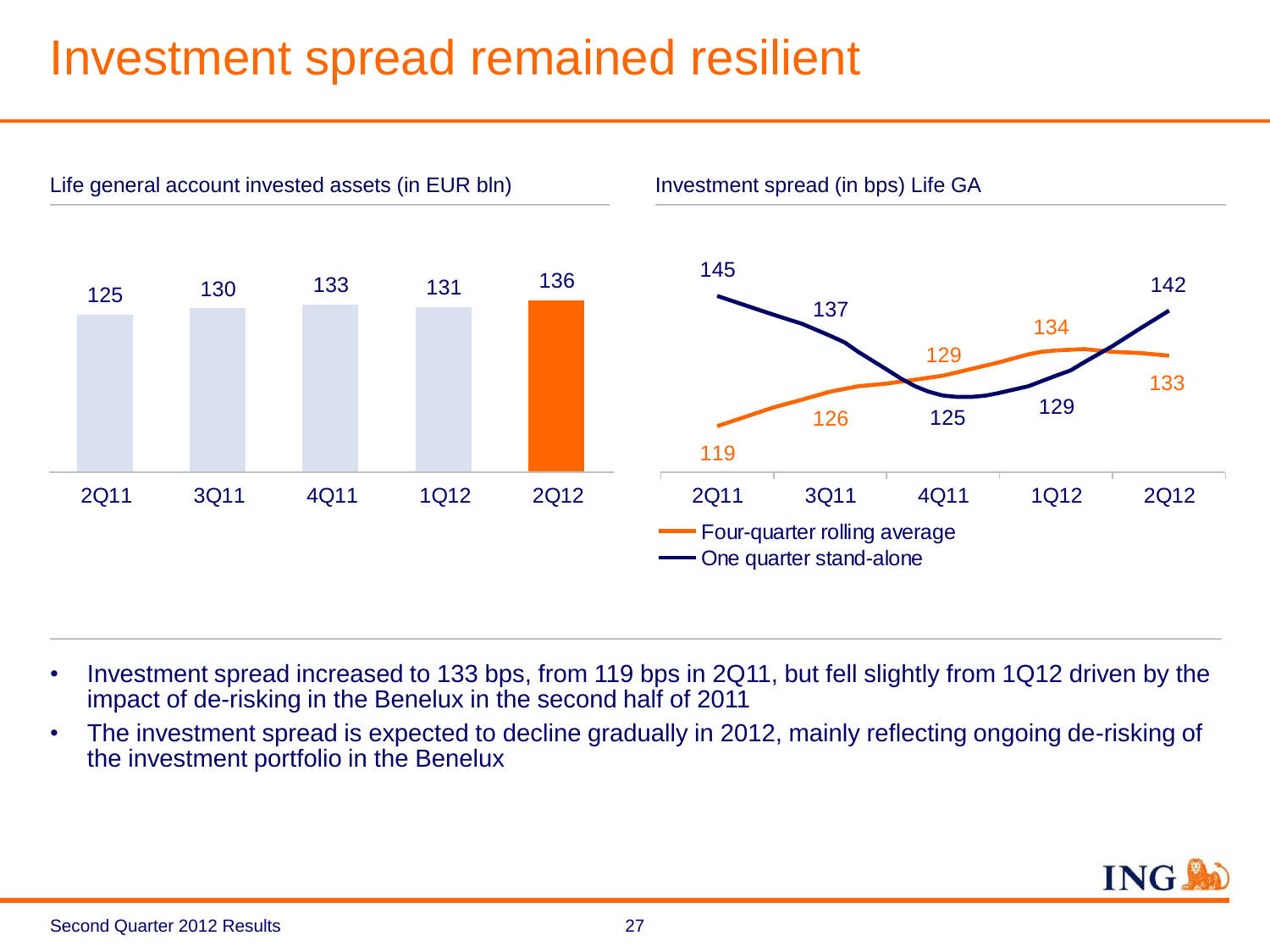### Technical margin remains under pressure



**Premium-based revenues** 

- Fees and premium-based revenues down 1.5% from 2Q11 excluding FX, reflecting lower results in US Closed Block VA, on higher hedging and reserve costs and lower AuM
- Decline vs. 1Q12 reflects seasonality in Benelux sales



2Q11 3Q11 4Q11 1Q12 2Q12 Non-recurring

• The current quarter reflects poor mortality results in the US

100 118



82 92

152

70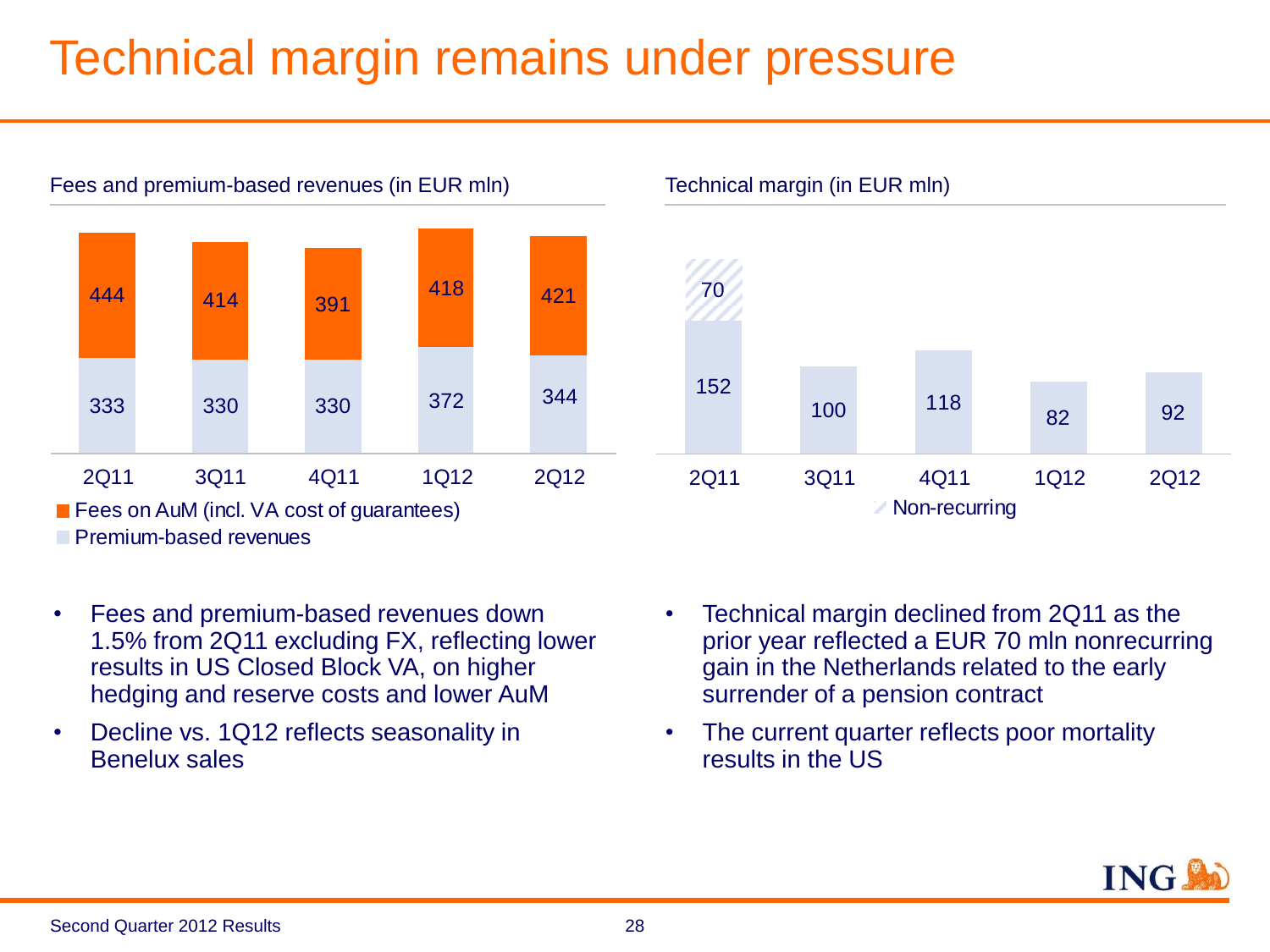### Administrative expenses flat excluding FX



- Administrative expenses were flat from a year ago, excluding currency effects, reflecting strong cost control throughout Insurance
- The ratio of administrative expenses to operating income deteriorated as the prior year reflected stronger operating income

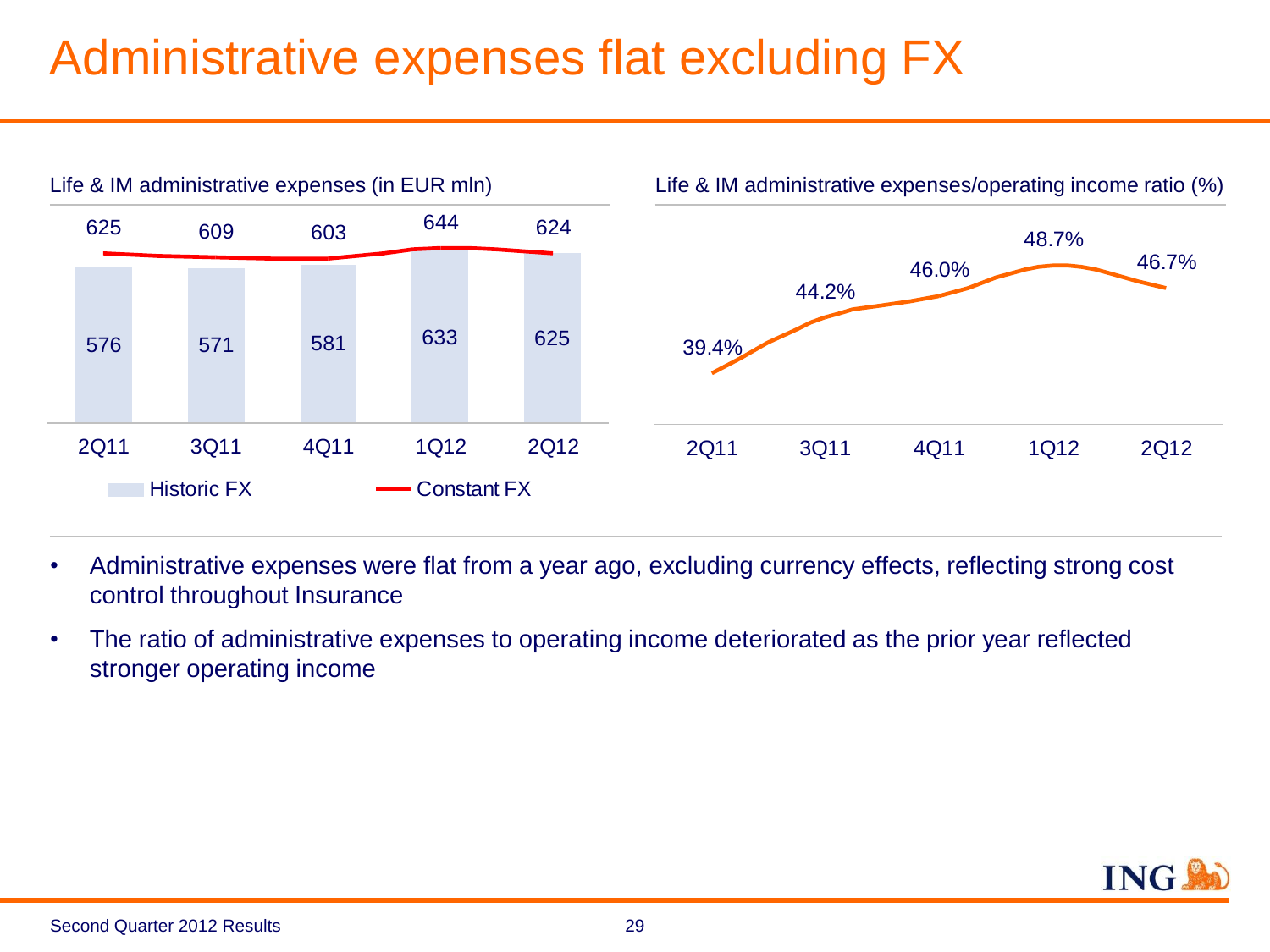## Operating result in Europe improved from 1Q12





- Operating result up from 1Q12 on seasonally higher investment margin and the 1Q12 Hungarian FI tax
- Decline from prior year driven by lower non-Life results and EUR 98 mln non-recurring items in 2Q11
- Benelux underlying result of EUR -111 mln reflects a EUR -241 mln change in the provision for separate account pension contracts
- 2Q12 also includes losses from de-risking and equity impairments





- CRE sales up 8.8% over prior year driven by Czech Republic and Turkey
- Benelux sales fell 6.7% from 2Q11 on lower individual life sales in the Netherlands

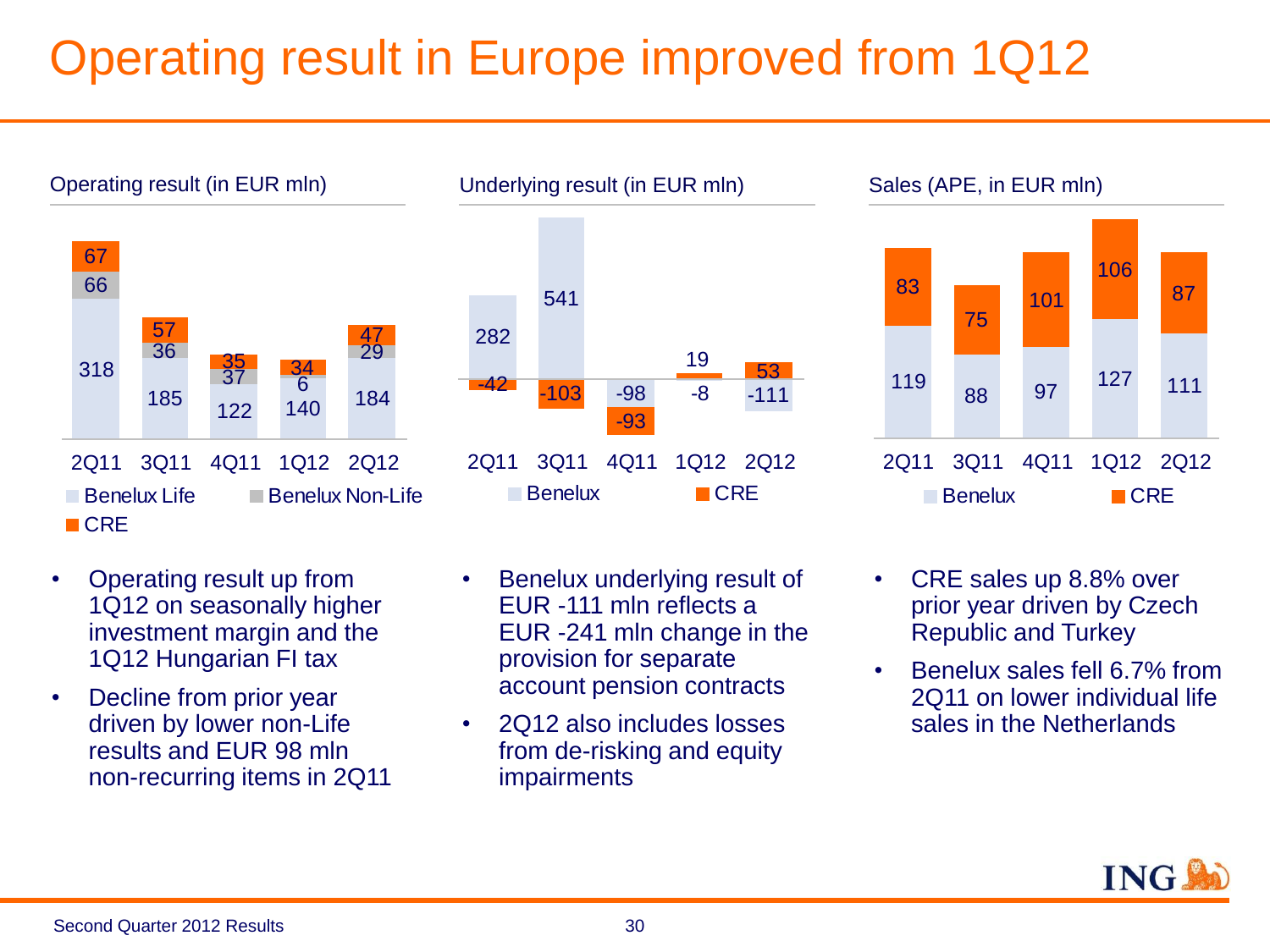### US benefited from strong investment margin







- Retirement results driven by positive net flows and improved investment margin
- Insurance results reflect a lower technical margin in Individual Life
- 2Q12 result of EUR 145 mln includes EUR -73 mln related to the sale of alternative assets to reduce capital requirements and earnings volatility
- Sales up 1.1% from 2Q11, excluding FX, on higher Full Service Retirement, Individual Life and Employee Benefits sales
- 1Q12 sales were seasonally higher

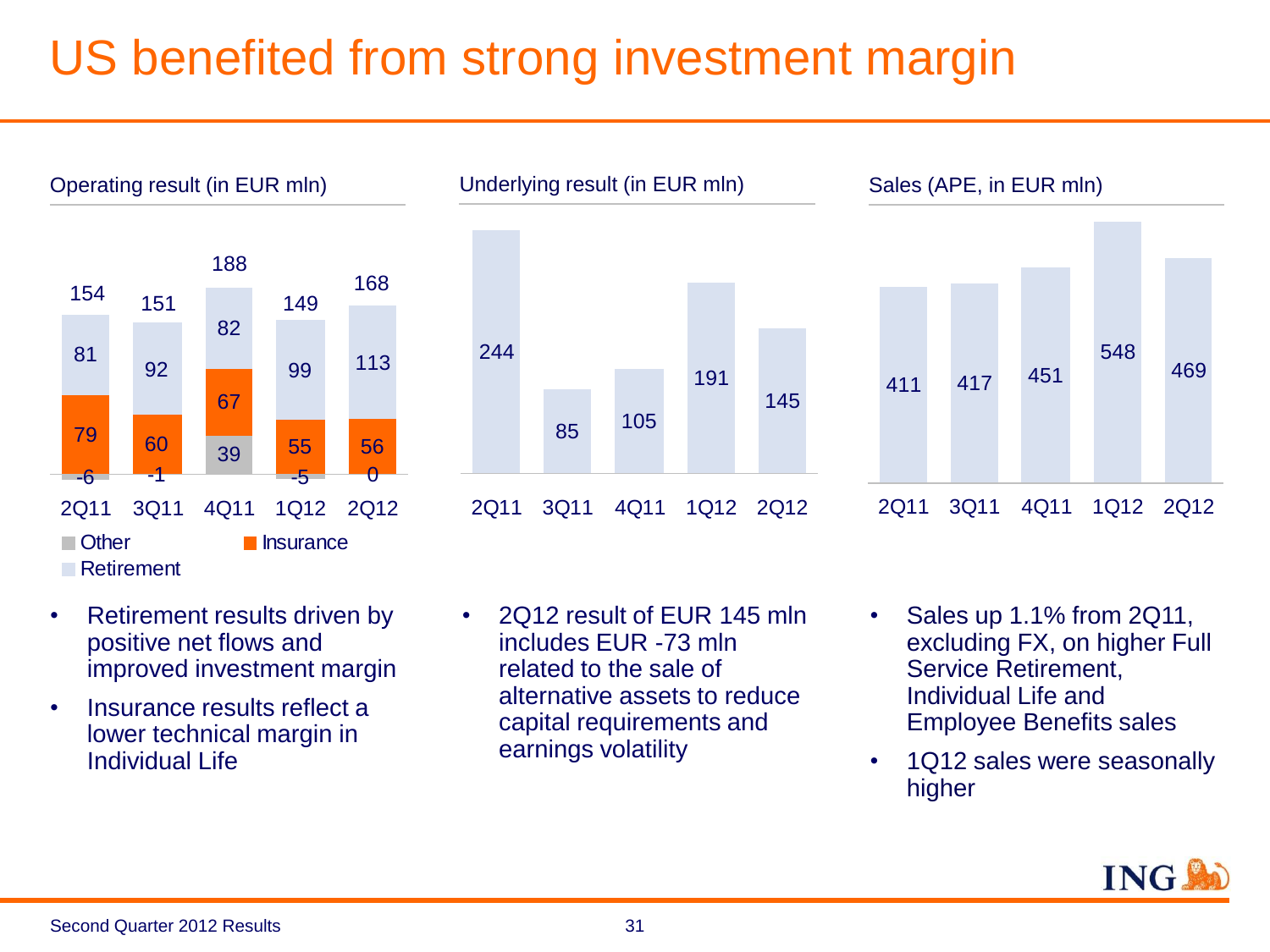| <b>Equity</b><br><b>Market</b><br>Return | Impact<br><b>Before</b><br><b>Hedging</b> | Hedge<br><b>Result</b> | <b>Impact After</b><br><b>Hedging</b> |
|------------------------------------------|-------------------------------------------|------------------------|---------------------------------------|
| $-25%$                                   | $-2,750$                                  | 2,500                  | $-250$                                |
| $-15%$                                   | $-1,550$                                  | 1,450                  | $-100$                                |
| $-5%$                                    | $-450$                                    | 400                    | $-50$                                 |
| $+5%$                                    | 450                                       | $-550$                 | $-100$                                |
| $+15%$                                   | 1,300                                     | $-1,350$               | $-50$                                 |
| $+25%$                                   | 2,000                                     | $-1,950$               | 50                                    |

#### Regulatory capital sensitivities (EUR mln)

- Regulatory capital is well protected across a broad range of equity market scenarios
- The focus on capital protection leads to IFRS earnings volatility due to differences between the IFRS and the regulatory capital accounting regimes

#### Estimated IFRS earnings sensitivities for 3Q12 (EUR mln)

| <b>Equity Market Return</b> | <b>Impact After Hedging</b> |
|-----------------------------|-----------------------------|
| $-25%$                      | 200                         |
| $-15%$                      | 150                         |
| $-5%$                       | 50                          |
| $+5%$                       | $-400$                      |
| $+15%$                      | $-800$                      |
| $+25%$                      | $-1,200$                    |

• Earnings sensitivity changes relative to the prior quarter primarily reflects a slight decline in reserve adequacy, to the 59% confidence level, as well as currency impacts

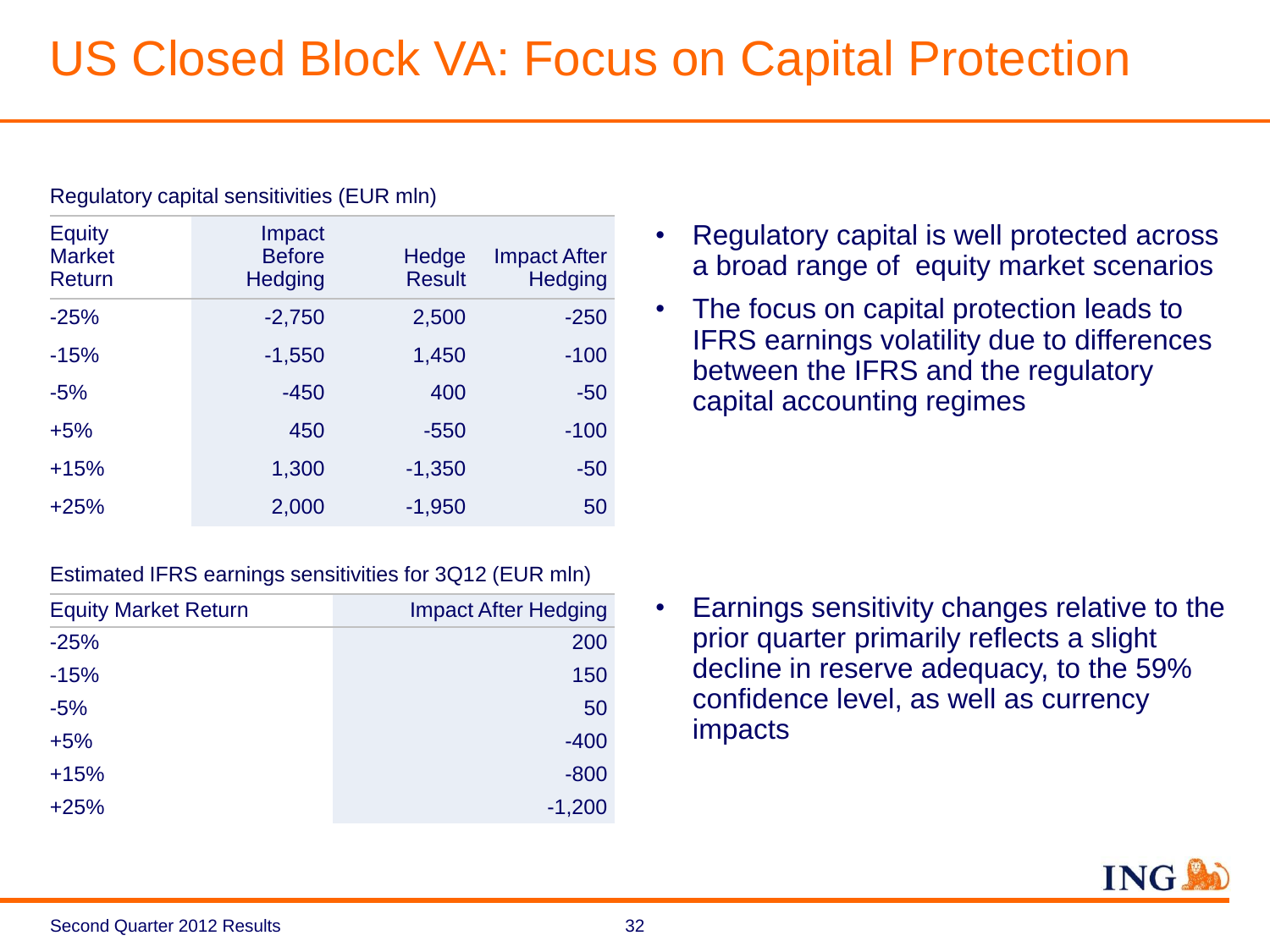# Wrap up

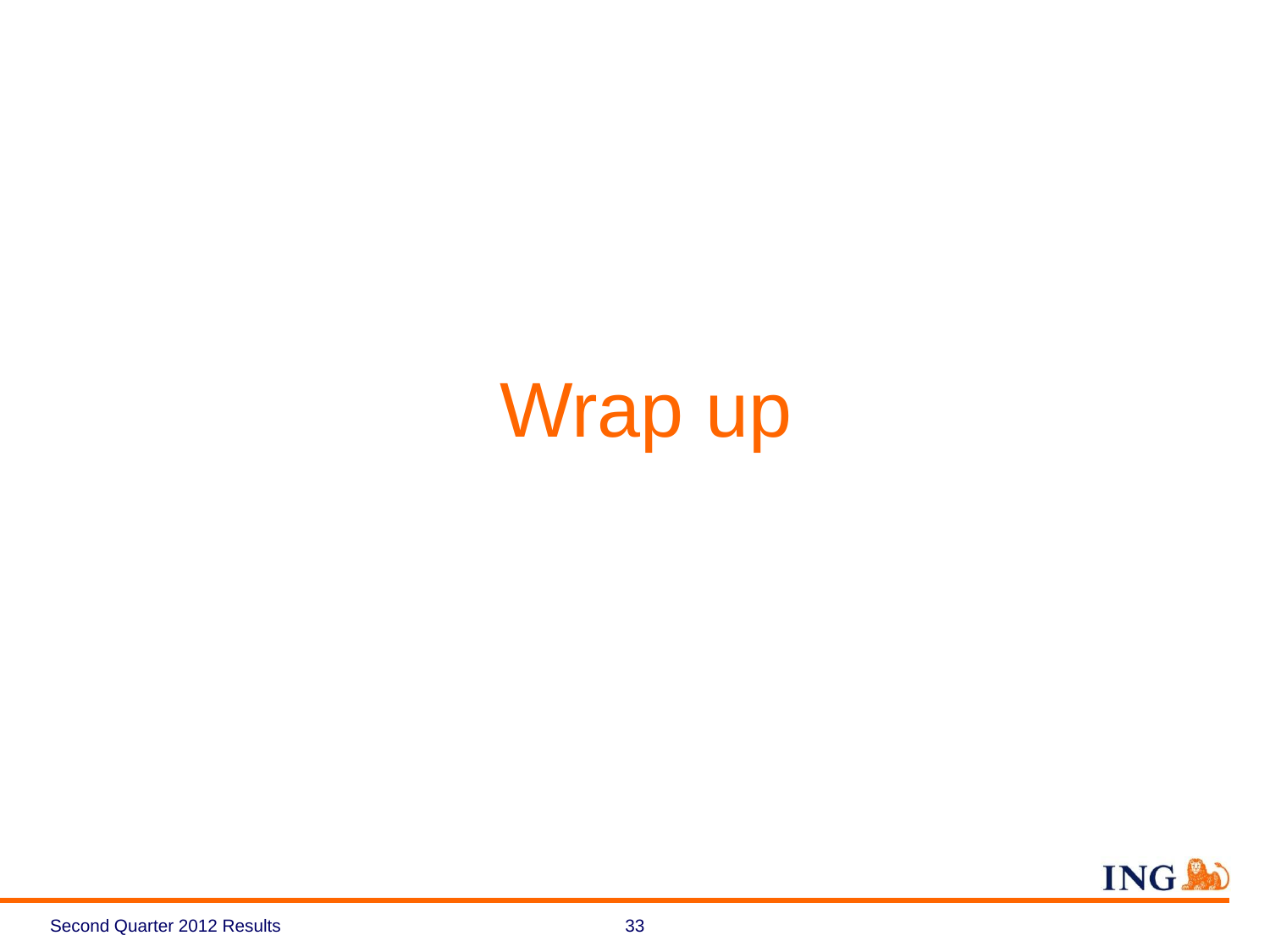- ING is maintaining strong momentum on restructuring
- ING Bank is making good progress on balance sheet integration, and ING accelerated de-risking efforts given deterioration in the eurozone in 2Q12
- ING Group posted an underlying net profit of EUR 1,045 mln in a challenging economic environment
- ING Bank posted robust 2Q12 results despite losses from proactive de-risking, pressure on the NIM and elevated risk costs, with underlying profit before tax of EUR 995 mln
- Insurance operating results improved from 1Q12 to EUR 304 mln. Underlying results before tax were EUR 229 mln including hedge gains in US VA and the negative change in the provision for separate account pension contracts in the **Benelux**